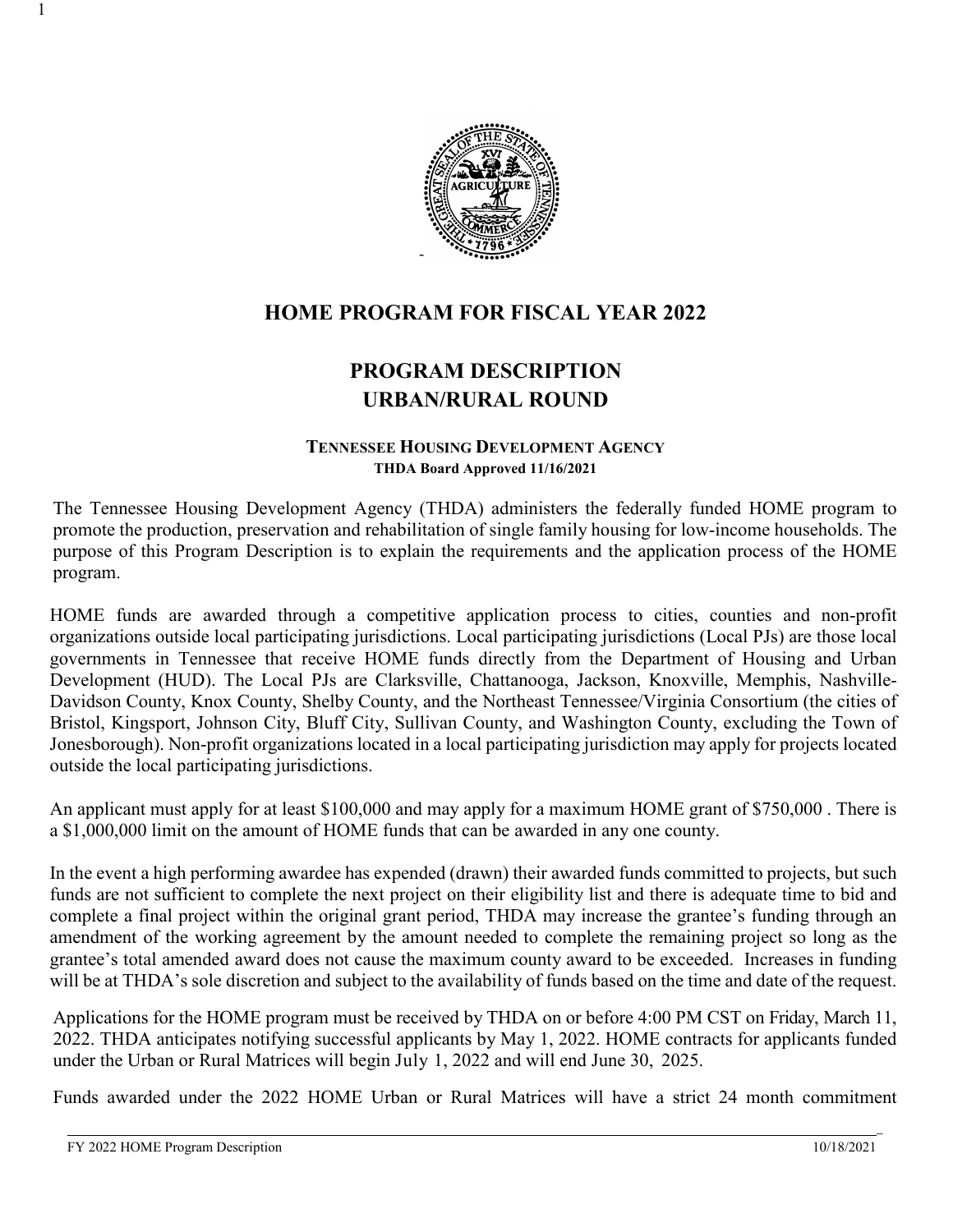requirement. A successful Applicant that receives an allocation of funds under this round must commit 90% of those funds to specific projects by June 30, 2024. Fund uncommitted after that date are subject to recapture by THDA.

**The program description and link to the Participant Information Management System (PIMS) to initiate the application will be available at [www.thda.org](http://www.thda.org/) no later than January 7, 2022. Once at the THDA website, click on PROGRAMS and the HOME program link is listed under PROGRAMS FOR LOCAL GOVERNMENT & NONPROFIT PARTNERS. Click on HOME for the link to the 2022 HOME Program Description, application and the application attachments. If you have questions, please call Aaron Toran at (615) 815-2037 or email at atoran@thda.org. The HOME Program**

This program is governed by Title 24 Code of Federal Regulations, Part 92, as amended. Those regulations are incorporated by reference in this Program Description. In cases of conflicting requirements, the more stringent requirement will apply.

## **A. ELIGIBLE APPLICANTS**

The State of Tennessee, through THDA, will accept applications for the HOME program from cities, counties, and private, non-profit organizations.

- **1.** To be eligible, a non-profit organization must meet one of the two following criteria:
	- a) All private, non-profit organizations must be organized and existing in the State of Tennessee (as evidenced by a Certificate of Existence from the Tennessee Secretary of State, dated no more than thirty (30) days prior to the application date). Or;
	- b) Be organized and existing under the laws of another state and be qualified to do business in Tennessee (as evidenced by a Certificate of Existence from the other state's Secretary of State dated no more than thirty (30) days prior to the application date and by a Certificate of Authorization to do business in Tennessee from the Tennessee Secretary of State, dated no more than thirty (30) days prior to the application date).
	- **2.** Demonstrate at least two (2) years of experience providing affordable housing or affordable housing related services in the state of Tennessee satisfactory to THDA, in its sole discretion.
	- **3.** Have no part of its net earnings inuring to the benefit of anymember, founder, contributor or individual;
	- **4.** Have among its purposes the provision of decent housing that is affordable to low-income and moderate-income persons, as evidenced in its charter, articles of incorporation, resolutions orby-laws, and experience in the provision of housing to low income households;
	- **5.** Have standards of financial accountability that conform to 2 CFR Part 200, *Uniform Administrative Requirements, Audit Requirements and Cost Principles*; and
	- **6.** Have an IRS designation under Section 501(c)(3) or Section 501(c)(4) of the federal tax code. A 501(c)(3) non-profit applicant may not submit an application until they have received their designation from the IRS. A 501(c)(4*)* non-profit applicant must provide documentation satisfactory to THDA, in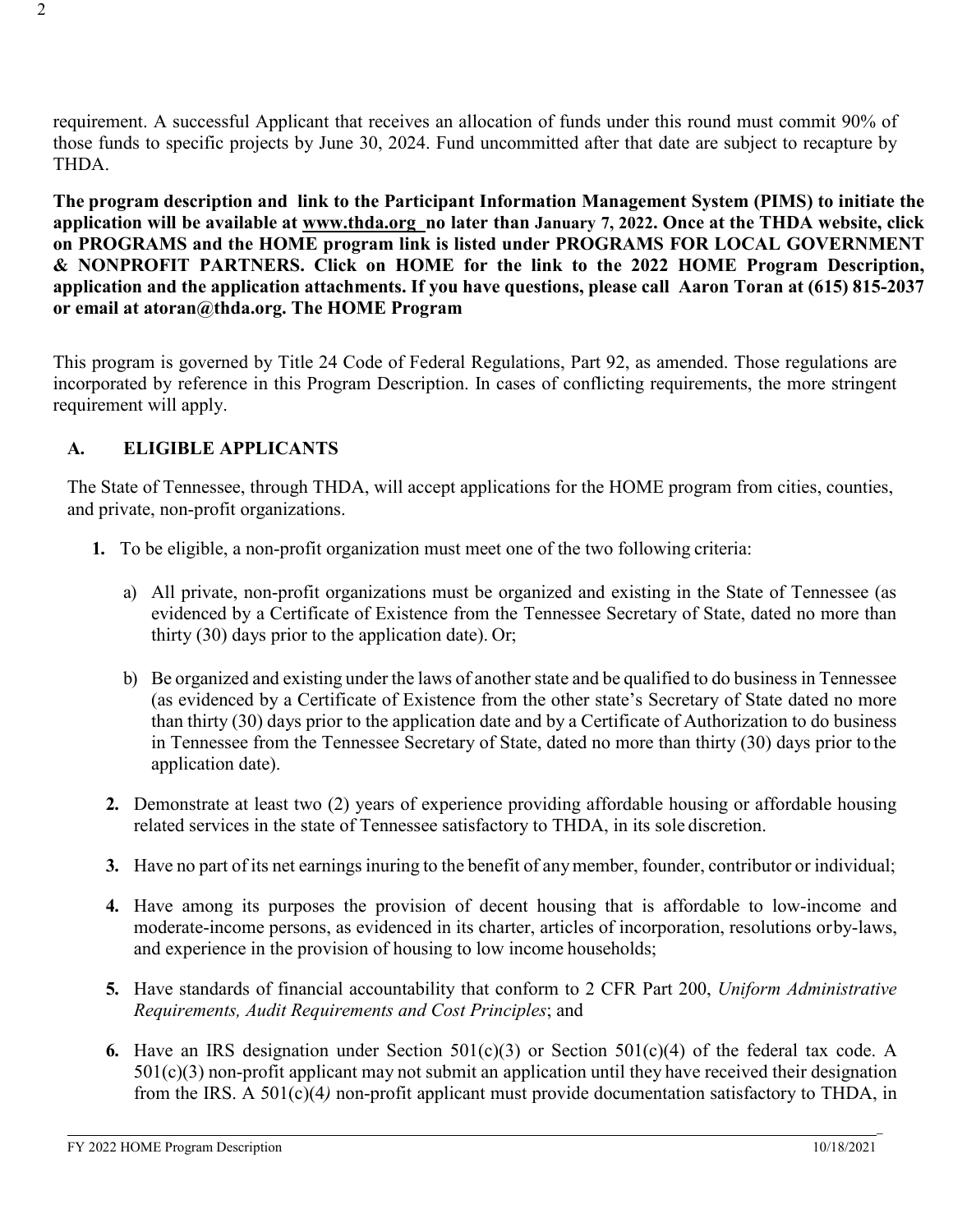its sole discretion, that the non-profit has filed the necessary materials with the IRS and received a response from the IRS demonstrating  $501(c)(4)$  status.

Applicants with past HOME grants from THDA under the Urban or Rural Matrices must meet all of the following requirements:

## **B. Spend Down/Commitment Requirement**

- 1. Commitment requirement means: there is an agreement between the Grantee and homeowner for a specific project and the required documentation has been submitted in THDA's Grants Management System (GMS) by February 28, 2022. THDA will review and make a determination that all required documentation has been submitted for an eligible HOME project.
- 2. To be consider spent, draw requests must meet the following definition: *Requested* (submitted an official Request for Payment Form with supporting documentation) the following percentages of their grants by February 28, 2022 to be eligible for the 2022 HOME program:

| <b>HOME GRANT YEAR</b>     | <b>SPEND DOWN REQUIREMENT</b>      |
|----------------------------|------------------------------------|
| $1992 - 2018$              | Completed and<br>Closed            |
| 2019 Urban or Rural Rounds | 100% Committed<br>and 75% Spent    |
| 2020 Urban or Rural Rounds | 100% Committed<br>and $50\%$ Spent |
| 2021 Urban or Rural Rounds | 25% Committed                      |

- a) To be eligible, all applicants for the 2022 HOME application cycle must demonstrate a need for the HOME funds and be in compliance with all other THDA programs in which they participate and have no outstanding findings for any THDA programs.
- b) **ALL** entities with past HOME grants, starting with 2012, from THDA that failed to spend a minimum of **100%** of **any** previous HOME grant award within the term of their HOME contract, including approved extensions, are eligible for application under the 2022 HOME Urban and Rural Funding Competition if the spend down requirements are met, as detailed in Section B. Any grant that successfully closed, but did not expend 100% of the HOME grant funds awarded will be subject to a point deduction. The maximum number of points that can be deducted under this category is 10. The amount of points deducted is contingent upon the balance of HOME grant funds left unspent.

## **C. ALLOCATION OF FUNDS**

HOME funds committed to the State of Tennessee, through THDA, will be allocated as provided in the State of Tennessee's Consolidated Plan, as amended. THDA will make a minimum of \$8,000,000 of its 2022 HOME allocation from HUD available for the 2022 HOME Urban and Rural Funding Competition and an additional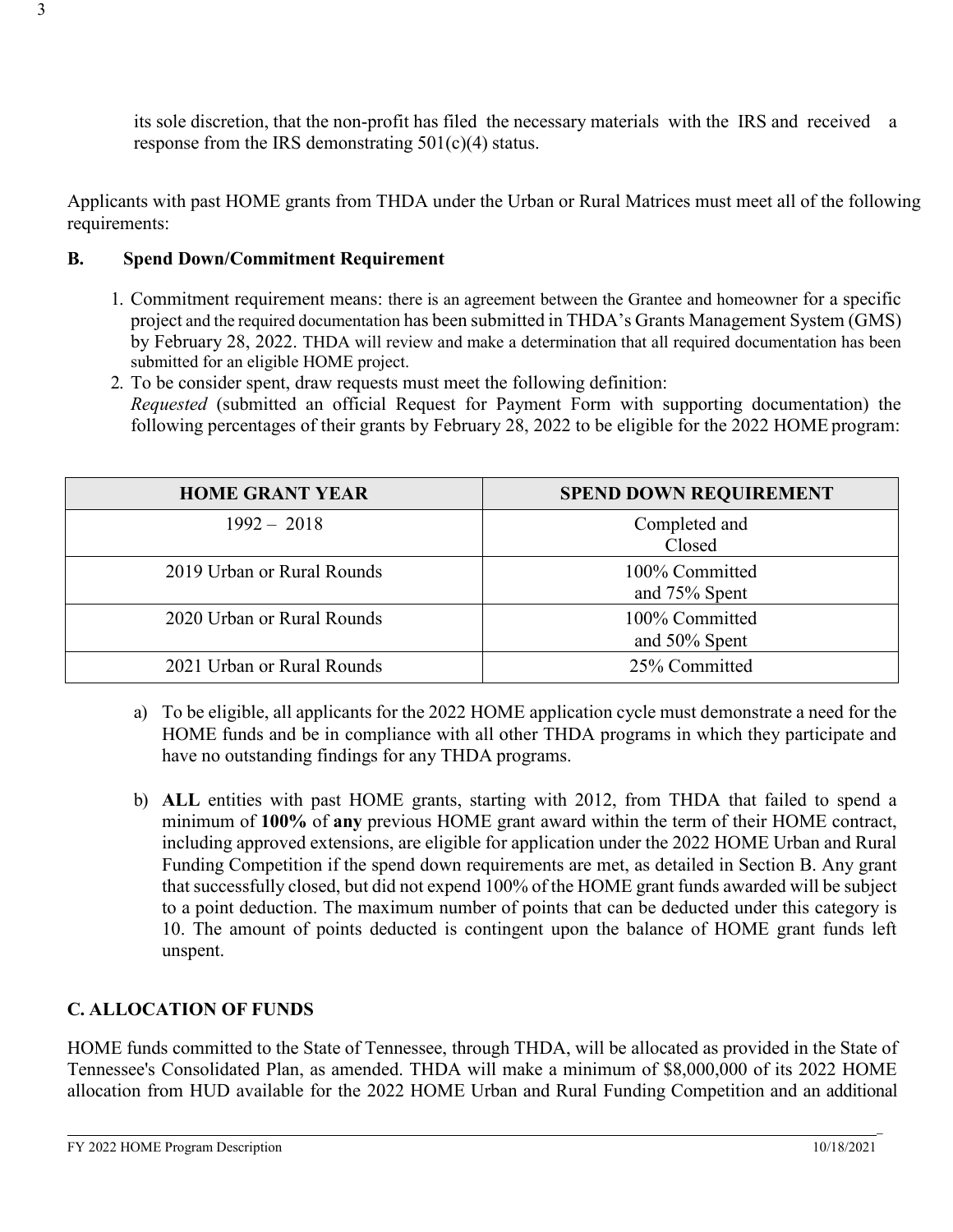amount up to \$480,000 for Administrative use from THDA's available administrative funds. THDA may provide additional funding to the 2022 HOME Urban and Rural Funding Competition, at its discretion, from the unallocated funds that are either returned or leftover from the 2021 or earlier funding rounds as determined at the time of award in May 2022.

## *Urban/Rural Funding Competition:*

2022 HOME funds will be allocated for eligible projects in Urban and Rural areas of the State outside of a local Participating Jurisdiction. The urban areas include the following counties: Anderson, Blount, Bradley, Carter, Coffee, Dyer, Gibson, Hamilton, Hamblen, Haywood, Loudon, Madison, Maury, Montgomery, Putnam, Roane, Rutherford, Sumner, Unicoi, Williamson and Wilson. All other counties are considered Rural. The urban allocation is 45% of this funding amount, and the rural allocation is 55%. The percentages are based on the lowincome population in the designated urban and rural counties. However, the urban areas do not include the lowincome populations of the local participating jurisdictions of Chattanooga, Clarksville, Jackson, Knox County, Knoxville, Memphis, Metropolitan Nashville-Davidson County, Shelby County, Sullivan County, and Washington County, excluding the Town of Jonesborough. THDA will score, rank and fund urban and rural applications separately.

To be considered for funding, an application must receive a minimum threshold score of 60, an amount equal to 60% of the total points available under the urban or rural matrices. All applications will be ranked in descending order from highest to lowest score and HOME funds will be awarded until all funds are awarded or until the lowest scoring application that meets the threshold score is funded. Applications that do not meet the threshold score will not be considered for funding. Should an insufficient number of applications receive the minimum threshold score to award all funds allocated to either the urban or rural matrix, THDA may re-allocate the remaining funds to the other (Urban or Rural) matrix. There is a \$1,500,000 maximum grant per county. Grants to successful applicants in the same county will be reduced proportionately should there be multiple successful applicants from the same county with a minimum grant of \$250,000; however, the THDA

Board of Directors may award less than \$250,000 should there be more than three successful applicants from the same county.

## *Funding Requirements:*

HOME awards will be in the form of a reimbursement grant. Grantees will be required to repay any HOME funds expended on projects that do not result in a qualified HOME unit or are not completed and ready for occupancy within 3 years of the date the Written Agreement is executed between the Grantee and THDA.

Grantees may also be required to repay HOME funds as described in the Working Agreement. Required HOME land use restrictive covenants and/or deeds of trust must be recorded prior to any other financing documents.

## **D. ELIGIBLE ACTIVITIES**

There are specific eligible activities under the HOME Program that must address the housing needs of lowincome households.

Housing includes (1) on-site, stick built housing, (2) manufactured housing (3) modular housing as permitted under each eligible activity.

\_

4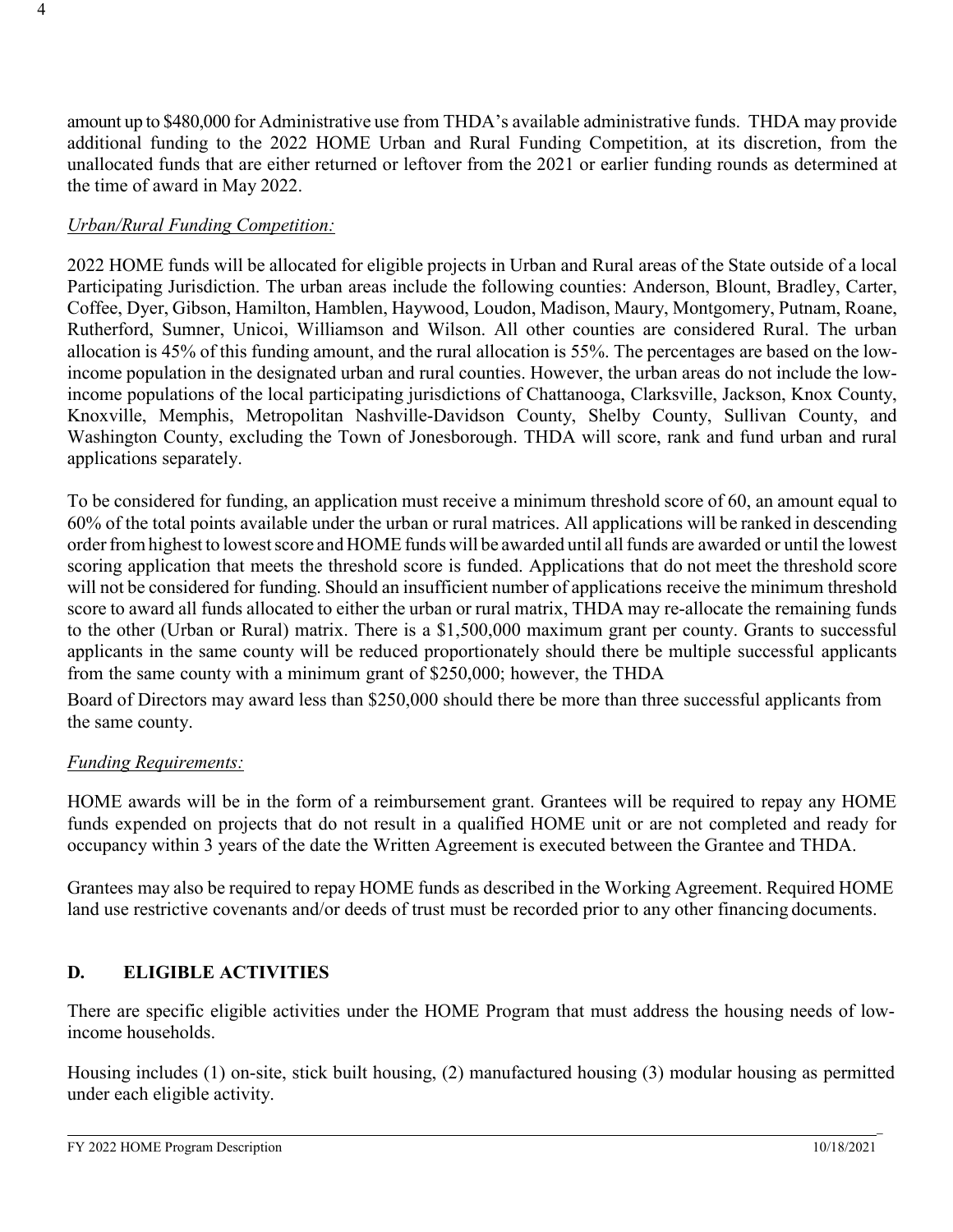Housing does not include emergency shelters (including shelters for disaster victims) or facilities such as nursing homes, convalescent homes, hospitals, residential treatment facilities, correctional facilities, and dormitories, including those for farm workers or housing for students.

Eligible housing activities include:

## **1. Homeowner Rehabilitation Program.**

For all homeowner rehabilitation activities, the value of the HOME assisted property after rehabilitation must not exceed 95 percent of the median purchase price for the area. If the proposed HOME investment for hard construction costs into a unit to be rehabilitated exceeds 75% of the after rehabilitation appraised value of the unit, the unit must be reconstructed. Hard construction costs exclude those for building inspections, lead-based paint inspections, energy related inspections, and work write-ups, but includes all remaining costs associated with addressing lead-based paint hazards for the unit. On a case-by-case basis, THDA may waive this requirement and allow the unit to be rehabilitated at its sole discretion.

"Reconstruction" is defined as the rebuilding, on the same lot, of housing standing on a site at the time of project commitment, except that housing that was destroyed by a disaster may be rebuilt on the same lot if HOME funds are committed within 12 months of the date of destruction. The number of housing units on the lot may not be decreased or increased as part of a reconstruction project. However, the number of rooms per unit may be increased or decreased depending upon the needs and the size of the household. The reconstructed housing must be substantially similar to the original housing unit. All debris and demolition associated with the reconstruction of the home must be properly disposed. All reconstructed housing will have a compliance period of 15 years.

For all homeowner rehabilitation activities, the unit assisted must meet one of the following three housing types:

A. The unit must be stick-built and sited on a lot owned by homeowner.

### OR

B. The unit must be manufactured housing built in conformance with 24 CFR 3280.2 and must, at the time of [project completion,](https://www.law.cornell.edu/definitions/index.php?width=840&amp%3Bheight=800&amp%3Biframe=true&amp%3Bdef_id=fbf41462206da5b5819d2c9be51a5d22&amp%3Bterm_occur=999&amp%3Bterm_src=Title%3A24%3ASubtitle%3AA%3APart%3A92%3ASubpart%3AE%3ASubjgrp%3A64%3A92.205) be connected to permanent utility hook-ups, affixed to a permanent foundation, and sited on land that is owned by the homeowner. Manufactured housing must be reconstructed.

## OR

C. The unit must be modular built in conformance with State of Tennessee Modular Building Program established under the authority of the Tennessee Code Annotated 68-126-301 as implemented by the Tennessee Department of Commerce and Insurance and in accordance with the Property Standards requirements outlined in Section H.5 of this program description. Additionally, the unit must be on a lot owned by the homeowner.

Each housing type must also must all applicable requirements as identified in this program description. Priority should be given to the Uniform Property Condition Standards (UPCS) Checklist deficiencies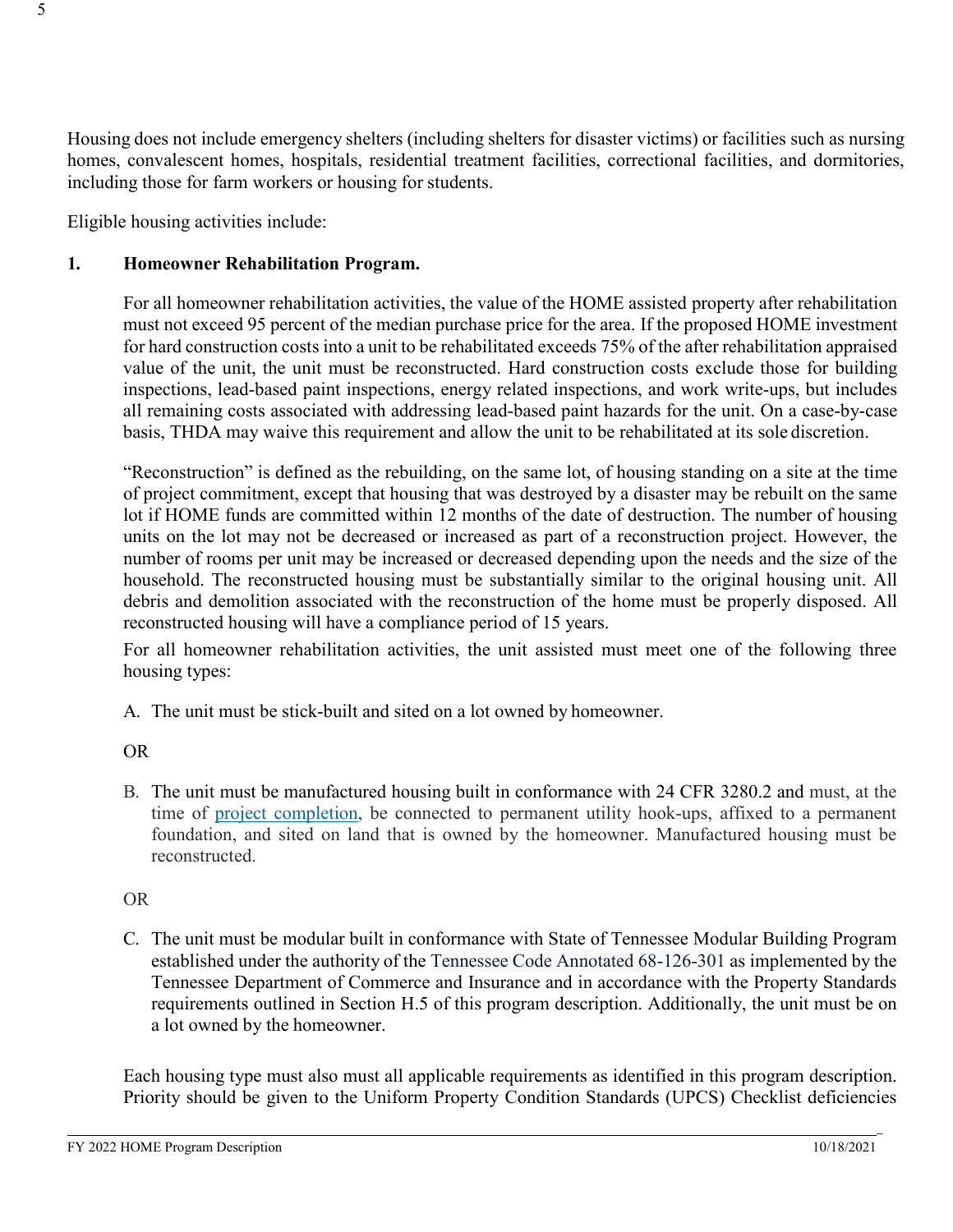identified during the initial inspection. Level 3, 2, and 1, respectively, rate the severity of the item needing the repair, including, but not limited to: roofs, HVAC systems, electrical systems, plumbing systems, foundation problems, water supply issues, exterior painting to maintain the structure, and limited interior painting. The structure must exhibit at least one code violation as revealed by the initial code inspection.

HOME regulations require that after the work is complete, the entire structure must meet the Uniform Physical Condition Standards (UPCS) and the adopted building code in effect for the jurisdiction in which the housing unit is located, or in the absence of a local building code, the Existing Building Code of the International Code Council (ICC). Units assisted with HOME funds must require at least \$1,000 of rehabilitation work to bring the unit into compliance with the applicable codes. Housing units that cannot be brought up to the applicable code using the maximum grant funds are ineligible.

*Housing Rehabilitation Costs and Lead-based Paint*. If a unit to be rehabilitated was built after 1978, the rehabilitation costs are capped by the HOME subsidy limit. *All units built prior to 1978 willrequire a risk assessment by a qualified lead inspector.* If the risk assessment of a pre-1978 unit discloses no lead, then the cap for rehabilitation costs will be the currently adopted HOME subsidy limit. If the risk assessment for a pre-1978 unit reveals the presence of lead-based paint and the estimated rehabilitation costs are less than \$25,000, then standard treatments will apply and the HOME subsidy for rehabilitation is limited to \$25,000. If the risk assessment reveals the presence of lead-based paint and the estimated rehabilitation costs exceed \$25,000, then abatement will be required by a qualified abatement contractor to provide rehabilitation assistance up to the HOME subsidy limit.

### **2. Project Soft Costs.**

In planning their programs, applicants may include the costs for inspections and work write-ups as a project-related soft cost. The costs for progress reviews and work write-ups are capped at a maximum of THDA's current published maximum for inspections and work write-ups, currently \$2,500. THDA will review and revise, if necessary, maximum costs for progress reviews and work- write-ups annually.

In addition to the costs for progress reviews and work write-ups, the actual costs for lead-based paint inspections, risk assessments and clearance testing, and architectural and engineering fees are also paid as project soft costs. All project soft costs count toward the current adopted maximum per unit subsidy limit.

### **D. PROHIBITED ACTIVITIES**

- **1.** Provide project reserve accounts, or operating subsidies;
- **2.** Provide tenant-based rental assistance for the special purposes of the existing Section 8 program, in accordance with Section 212(d) of the Act;
- **3.** Provide non-federal matching contributions required under any other Federal program;
- **4.** Provide assistance authorized under Section 9 of the 1937 Act (annual contributionsfor operation of public housing);
- **5.** Carry out activities authorized under 24 CFR Part 968 (Public Housing Modernization);

6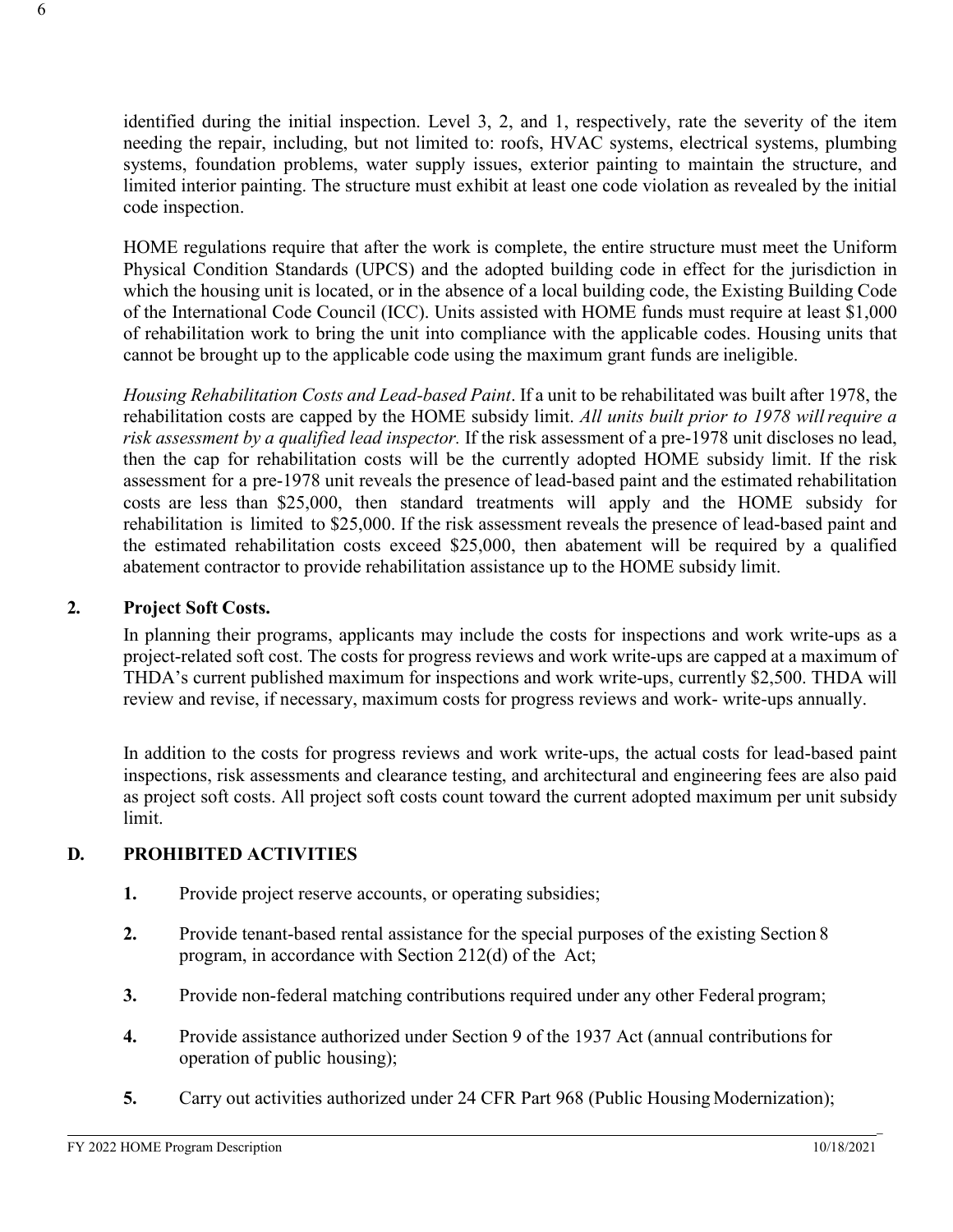- **6.** Provide assistance to eligible low-income housing under 24 CFR Part 248 (Prepayment of Low Income Housing Mortgages;
- **7.** Provide assistance (other than assistance to a homebuyer to acquire housing previously assisted with HOME funds) to a project previously assisted with HOME funds during the period of affordability established by HUD or THDA in the written agreement. However, additional HOME funds may be committed to a project up to one year after project completion, but the amount of HOME funds in the project may not exceed the HUD maximum per-unit subsidy amount;
- **8.** Pay for any cost that is not eligible under 24 CFR 92.206 through 92.209;
- **9.** Use HOME funds for rental housing projects;
- **10.** Use HOME funds for the new construction or rehabilitation of homes for sale to low andmoderate income home buyers.
- **11.** Provide assistance for a homeowner rehabilitation project by a CHDO from the 15% CHDO setaside. A CHDO funded through the 15% CHDO set-aside can only participate in the HOME program if they are the owner and developer of a project.

### **E. LAYERING**

7

Layering is the combining of other federal resources on a HOME-assisted project that results in an excessive amount of subsidy for the project. Such activity is prohibited. Grantees must analyze each project to insure that only the minimum amount of assistance is allocated to the project. In no case may the amount of HOME funds exceed the current Maximum Per Unit Subsidy Limit.

## **F. MATCH**

For the FY 2022 HOME program, THDA will continue to provide the required federal match for projects submitted under the Urban/Rural Round. Although no local match is required, THDA will award points based on the contribution of eligible match reflected in an application as specified in the scoring matrix. THDA will count any non-federal project funds or other resources reflected in successful applications that qualify as match under the HOME rule toward the match requirement.

HOME match is permanent, non-federal contributions to a project. Matching contributions may be in the form of one or more of the following:

- a. Cash contributions not provided by the assisted household and not from a federal source, including the present value of the interest subsidy for loans made at rates below market.
- b. Reasonable value of donated site-preparation and construction materials when passed on as a final benefit to the project.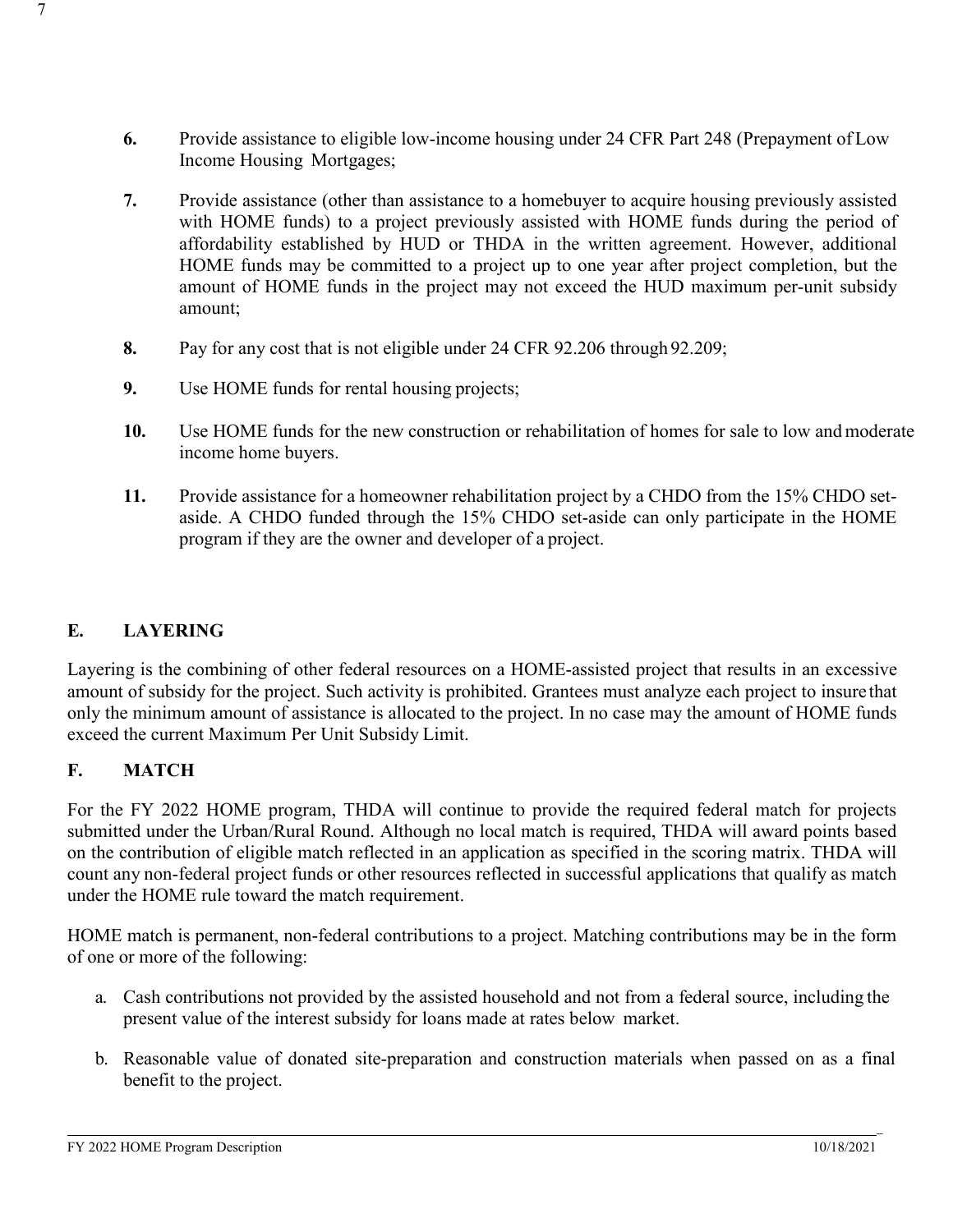- c. Reasonable rental value of the donated use of site preparation or construction equipment when passed on as a final benefit to the project.
- d. Waived fees and taxes.
- e. Property donation or below-market sale. A copy of the appraisal and/or purchase contract must be submitted. The donor/seller of the property must also provide a statement certifying that the property was donated or sold for affordable housing purposes and an acknowledgment that the donor/seller received the URA Guide Form Notice Disclosure to Seller, as well as the HUD booklet entitled, "When a Public Agency Acquires Your Property." If the property was originally acquired with federal funds, the value of the property is not match eligible.
- f. The direct cost of donated, compliant home buyer counseling services provided to families that acquire properties with HOME funds under the provisions of 24 CFR 92.254, including on-going counseling services provided during the period of affordability. Counseling may not be valued at more than \$40 per hour.
- g. Reasonable value of donated or volunteer labor or professional services. Unskilled volunteer labor may not be valued at more than \$10 per hour; skilled volunteer labor may be valued at the documented going rate. Must result is a permanent benefit to the project.
- h. Value of sweat equity may also be eligible only if every assisted household under the HOME grant award is required to perform sweat equity. Sweat equity may not be valued at more than \$10 per hour.
- i. Other match sources as permitted under the HOME Final Rule.

THDA will monitor the contribution of match throughout the implementation of the grant.

## **G. LEVERAGE**

In the scoring matrix, any project that has leveraged funds will receive additional points. Leveraged funds are funds provided by local governments, grants from other sources and cash from program beneficiaries. Loan proceeds from a lending institution do not count as leverage. However, the savings generated from a below market interest rate will count asleverage. Administrative funds, *anticipated* fund-raising revenues, other THDA funds, and construction loans do not count toward leverage. Leveraged funds counted in one program year do not qualify again as leverage in subsequent years.

The value of donated labor, materials and land will count toward leverage. The value of unskilled labor is set at the current minimum wage, and the value of skilled labor is set at twice the current minimum wage. The value of land and/or a building donated or acquired for a project prior to the application will count as leverage, but there must be an appraisal or tax assessment included in the application to document its value. In order to count donated supplies or materials, only the documented value of the actual goods or materials will be considered and they must be legitimately required by the program. The donor must provide a letter to confirm the amount of the supplies or materials. Proposed discounts will not count as leverage.

## **H. HOME PROGRAM REQUIREMENTS**

## **1. INCOME LIMITS**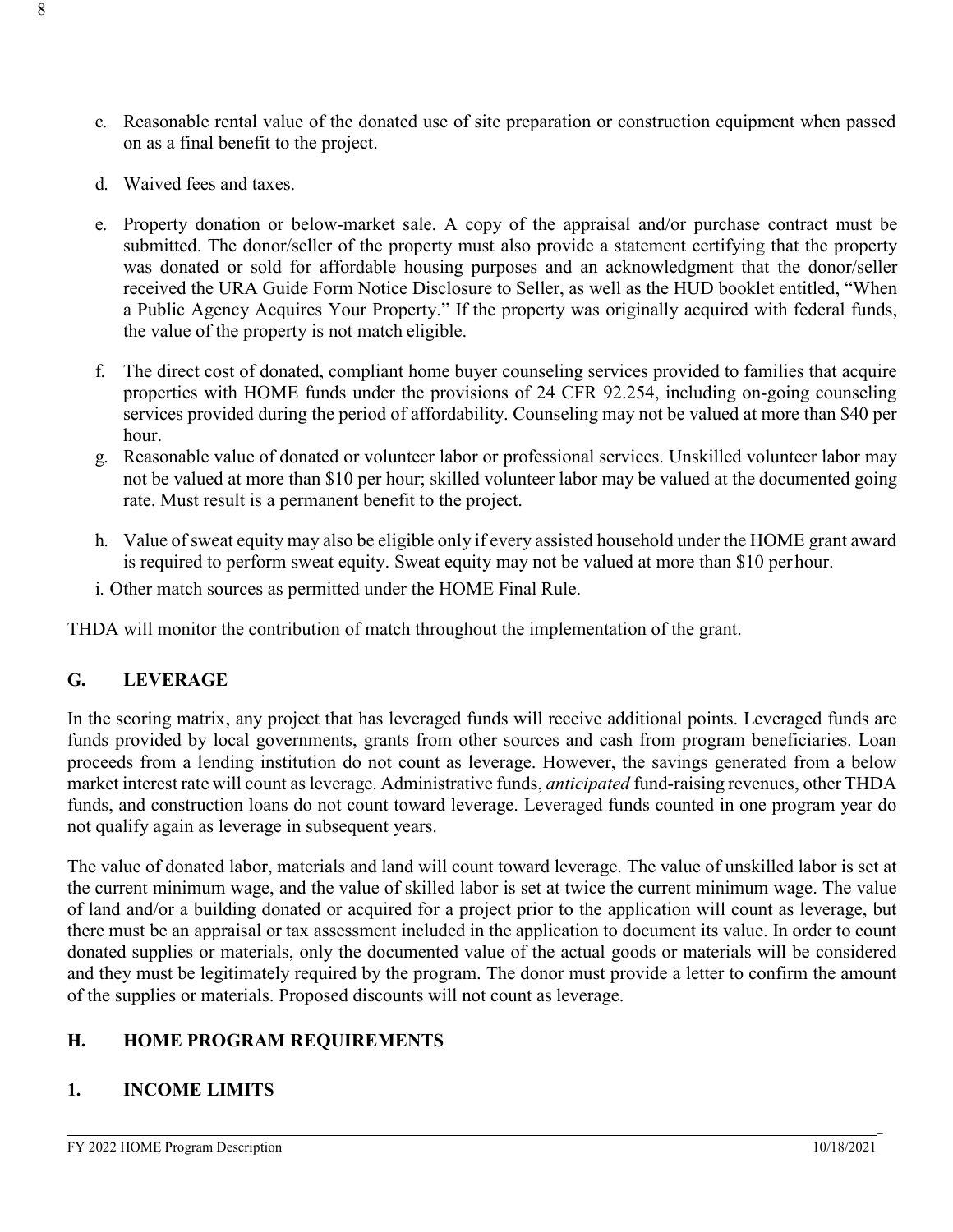HOME funds may be used to benefit only low-income households. "Low income households" means an individual or household whose income does not exceed 80% of the area median income, adjusted for household size. THDA encourages the targeting of HOME resources for homeowner rehabilitation activities to very low-income households.

"Very low income household" means a household whose income does not exceed 50% of the area median income, adjusted for household size.

The income of the household to be reported for purposes of eligibility is the sum of the annual gross income of the beneficiary, the beneficiary's spouse, and any other household member residing in the home. Annual gross income is "anticipated" for the next 12 months, based upon current circumstances or known upcoming changes, minus certain income exclusions.

Current limits are posted online at: [thda.org/government-nonprofit-partners/home-program.](https://thda.org/business-partners/home) Median income for an area or the state shall be that median income estimate made by HUD. Median incomes change when HUD makes revised estimates.

### **2. FORMS OF ASSISTANCE**

*Homeowner rehabilitation programs*. Assistance from grant recipients to program beneficiaries will be limited to grants that are completely forgiven after a specified period of time as long as the beneficiary adheres to the conditions of the grant.

#### **3. COMPLIANCE PERIOD**

Grants for homeowner rehabilitation projects that do not include reconstruction and where the hard construction costs into a unit to be rehabilitated are equal to or less than 75% of the after rehabilitation appraised value of the unit shall have a compliance period of five years with a forgiveness feature of 20% annually. In order to enforce the compliance period, THDA will require that grant recipients obtain a grant note and a recorded deed of trust executed by the homeowners.

Grants for homeowner rehabilitation projects where the hard construction costs into a unit to be rehabilitated is greater than 75% of the after rehabilitation appraised value of the unit shall have a compliance period of fifteen years with a forgiveness feature of 6.67% annually. In order to enforce the compliance period, THDA will require that grant recipients obtain a grant note and a recorded deed of trust executed by the homeowners.

Grants for homeowner rehabilitation projects that include reconstruction shall have a compliance period of fifteen years with a forgiveness feature of 6.67% annually. In order to enforce the compliance period, THDA will require that grant recipients obtain a grant note and a recorded deed of trust executed bythe homeowners.

If the homeowner of a property that has been rehabilitated dies during the compliance period and the property is inherited by heirs, the property may be rented without repaying the unforgiven portion of the HOME subsidy to THDA. However, if the house is sold by the heirs during the affordability period, the remaining unforgiven portion must be repaid to THDA. This policy may be applied retroactively to prior HOME projects as needed.

\_

9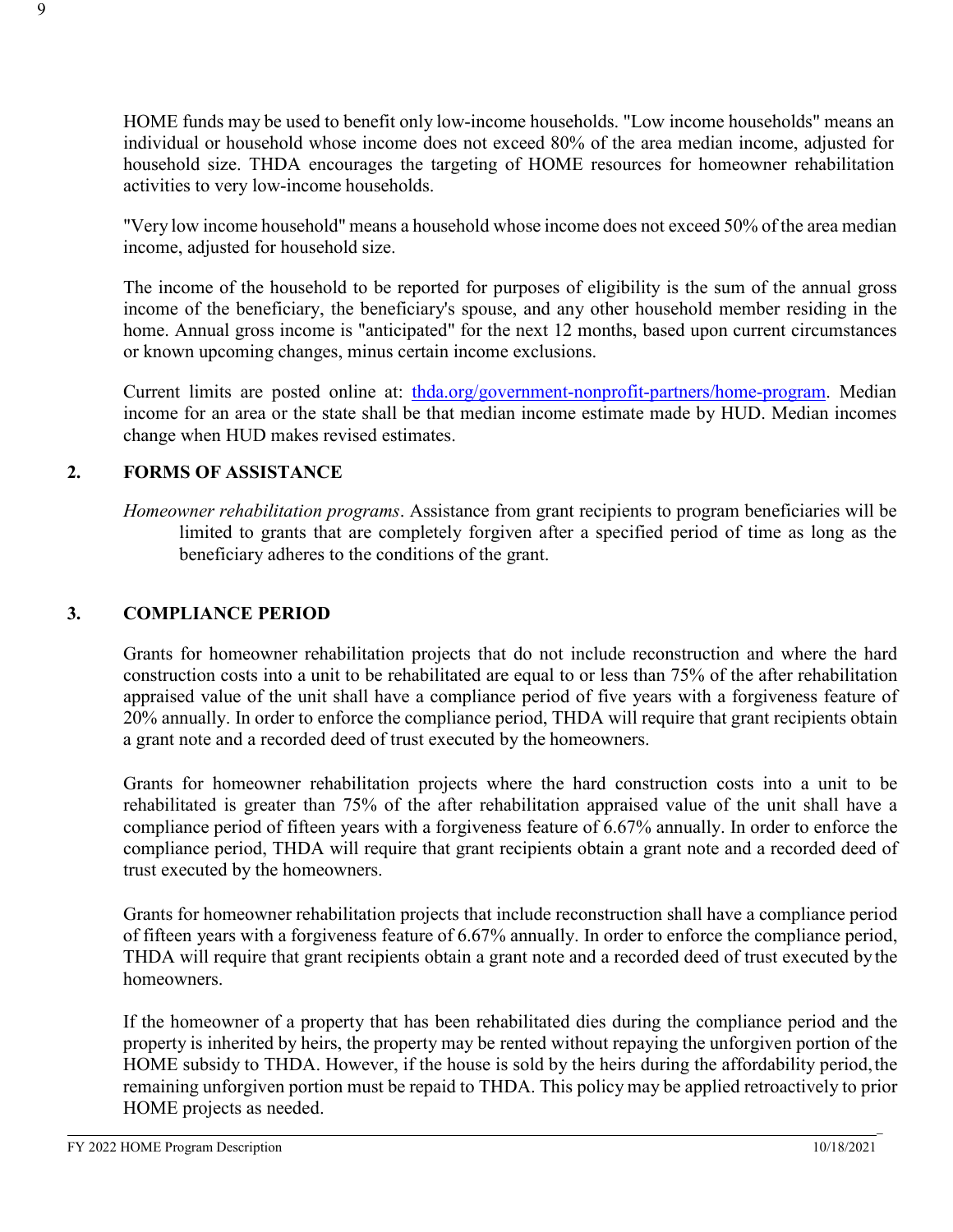## **4. AFFORDABILITY PERIOD**

*Down Payment Programs by Local Governments or Non-CHDO Non-Profit Organizations.* A grant recipient that is a local government, or a non-CHDO non-profit agency may provide down payment and closing cost assistance as a soft second mortgage loan in an amount equal to the lesser of \$14,999 in HOME funds or the amount of HOME funds necessary to qualify a household for permanent financing, but not less than \$1,000. There will be an affordability period of five years, secured by a Note and Deed of Trust between the grant recipient and the homebuyer. The HOME loan is forgiven at the end of the fifth year if the unit remains in compliance with HOME requirements. This means that the property remains the primary residence of the initial homebuyer and is not leased or vacated; and if the property is sold or transferred at the end of the affordability period, the home buyer has complied with these recapture provisions. If the unit is sold or transferred during the affordability period, the amount of HOME subsidy subject to recapture will be reduced by twenty percent (20%) per year of occupancy by the initial homebuyer. If the unit is leased or vacated during the affordability period, the entire HOME subsidy must be repaid to THDA by the Grantee.

- a. *Application of Forgiveness Feature*. Once the net proceeds are determined from the sale of the property, the grant recipient shall reduce the amount due based on the length of time the homebuyer has occupied the home in relation to the affordability period. Soft second mortgages up to \$14,999 have a five- year affordability period and a forgiveness feature of 20% per year.
- b. *Amount subject to recapture.* The HOME investment that is subject to recapture is based on the amount of HOME assistance that enabled the homebuyer to buy the housing unit. This includes any HOME assistance that reduced the purchase price from fair market value to an affordable price, but excludes the amount between the cost of producing the unit and the market value of the property (i.e., the development subsidy).
- c. After the full HOME investment has been repaid, any excess profits will belong to the homeowner.

### **5. LEVEL OF SUBSIDY**

The current maximum HOME investment per unit is provided below:

| <b>MINIMUM HOME DOLLARS</b> | \$1,000   | PER UNIT                     |
|-----------------------------|-----------|------------------------------|
| <b>MAXIMUM HOME DOLLARS</b> | \$83,045  | 0-BEDROOM (EFFICIENCY) LIMIT |
|                             | \$95,199  | 1-BEDROOM LIMIT              |
|                             | \$115,763 | 2-BEDROOM LIMIT              |
|                             | \$149,761 | <b>3-BEDROOM LIMIT</b>       |
|                             | \$164,390 | 4-BEDROOM OR MORE LIMIT      |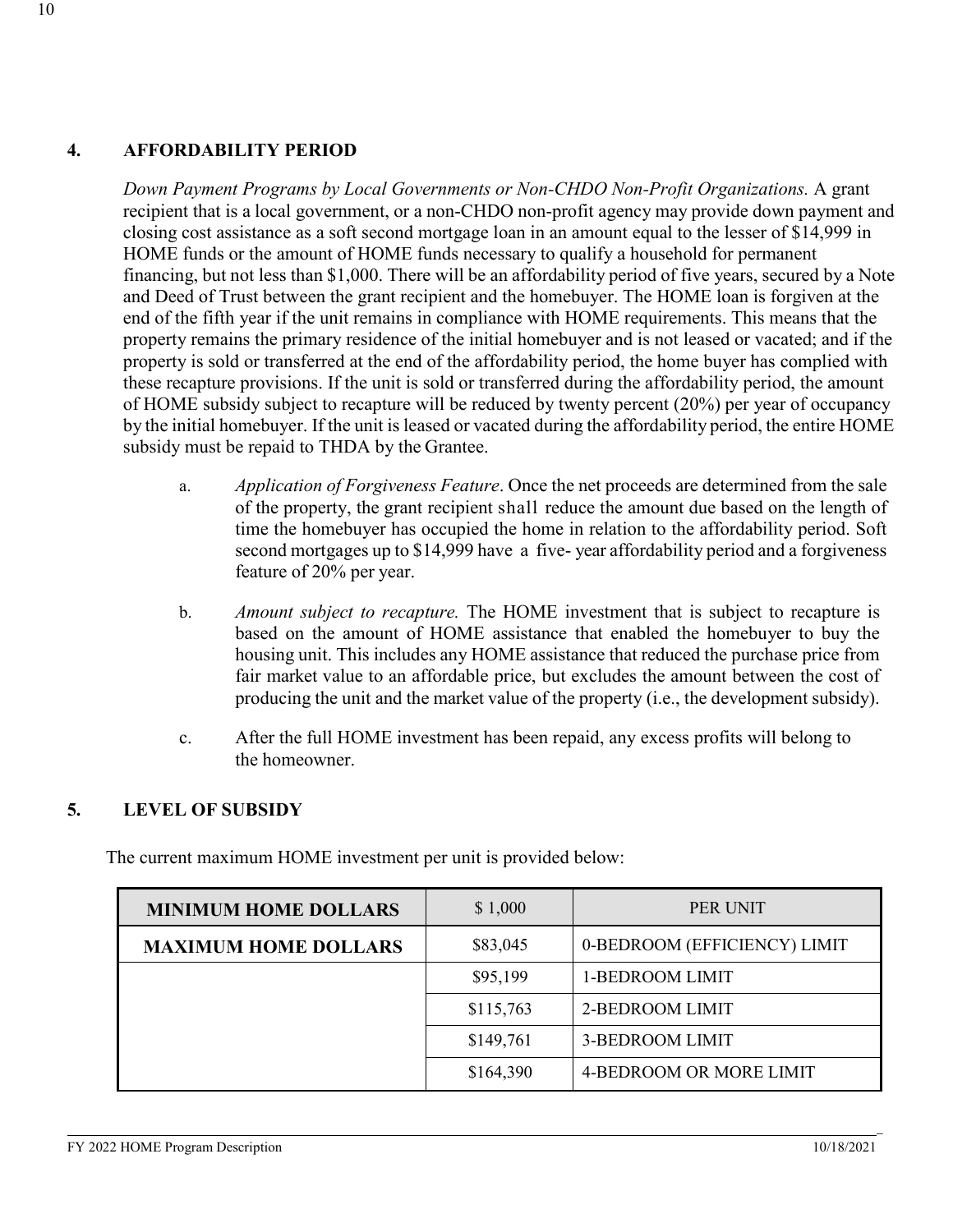Periodically, THDA may update these limits within the range as allowed by HUD. Updated limits will be effective for all activities in which the written agreement for the activity is entered into after the effective date for the limits issued by HUD. These updates will be posted on THDA's web site [at](http://www.thda.org/) https://thda.org/pdf/3.29-Amendment-to-Subsidy-Limits.pdf

## **6. PROPERTY STANDARDS**

Property standards must be met when HOME funds are used for a project. Any housing constructed or rehabilitated with THDA HOME funds must meet all applicable local, county and state codes, rehabilitation standards, Uniform Property Condition Standards (UPCS), and zoning ordinances at the time of project completion.

In the absence of a local code, new construction of single-family units or duplexes must meet the current, State-adopted edition of the International Residential Code for One- and Two-Family Dwellings. Thenewly constructed units must also meet accessibility requirements and mitigate disaster impact as applicable per State and local codes, ordinances, etc.

In the absence of a local code, rehabilitation of existing homeowner units must meet the current, Stateadopted edition of the Existing Building Code of the International Code Council (ICC).

THDA will not make any funding awards for units in a jurisdiction where the unit cannot be inspected by a state certified building inspector or by a provider as permitted under State law.

HOME funded units must also conform, as applicable, to the THDA Minimum Design Standards for New Construction of Single Family and Multifamily Housing Units and with THDA's Minimum Design Standards for Rehabilitation of Single Family and Multi-family Housing Units. THDA must review and approve plans, work write-ups and written cost estimates and determine cost reasonableness for both new construction and rehabilitation prior to putting the project out to bid.

The International Code books are available at: [www.iccsafe.org.](http://www.iccsafe.org/)

- *Disaster Mitigation.* All new construction should be built in a method and/or location that would attempt to protect all new construction from possible disaster due to either a man-made issue, or an act of God that may cause physical or structural damage to the home. The methods should include any items that may be recommended, or required by either local, state, or federal agencies dealing with disasters.
- *Energy Code*. New construction projects must also meet the State-adopted edition of the International Energy Conservation Code. Copies of the Energy Code may also be obtained from the International Code Council at the address listed above.
- *Energy Conservation.* In addition to meeting the State-adopted edition of the International Energy Conservation Code, new construction projects must be Energy Star qualified as certified by an independent Home Energy Rating System (HERS) rater or achieve a HERS index of 85 or less when tested by a certified rater.
- *Section 504.* Section 504 of the Rehabilitation Act of 1973 prohibits discrimination in federally assisted activities and programs on the basis of disability, and imposes requirements to ensure

\_

11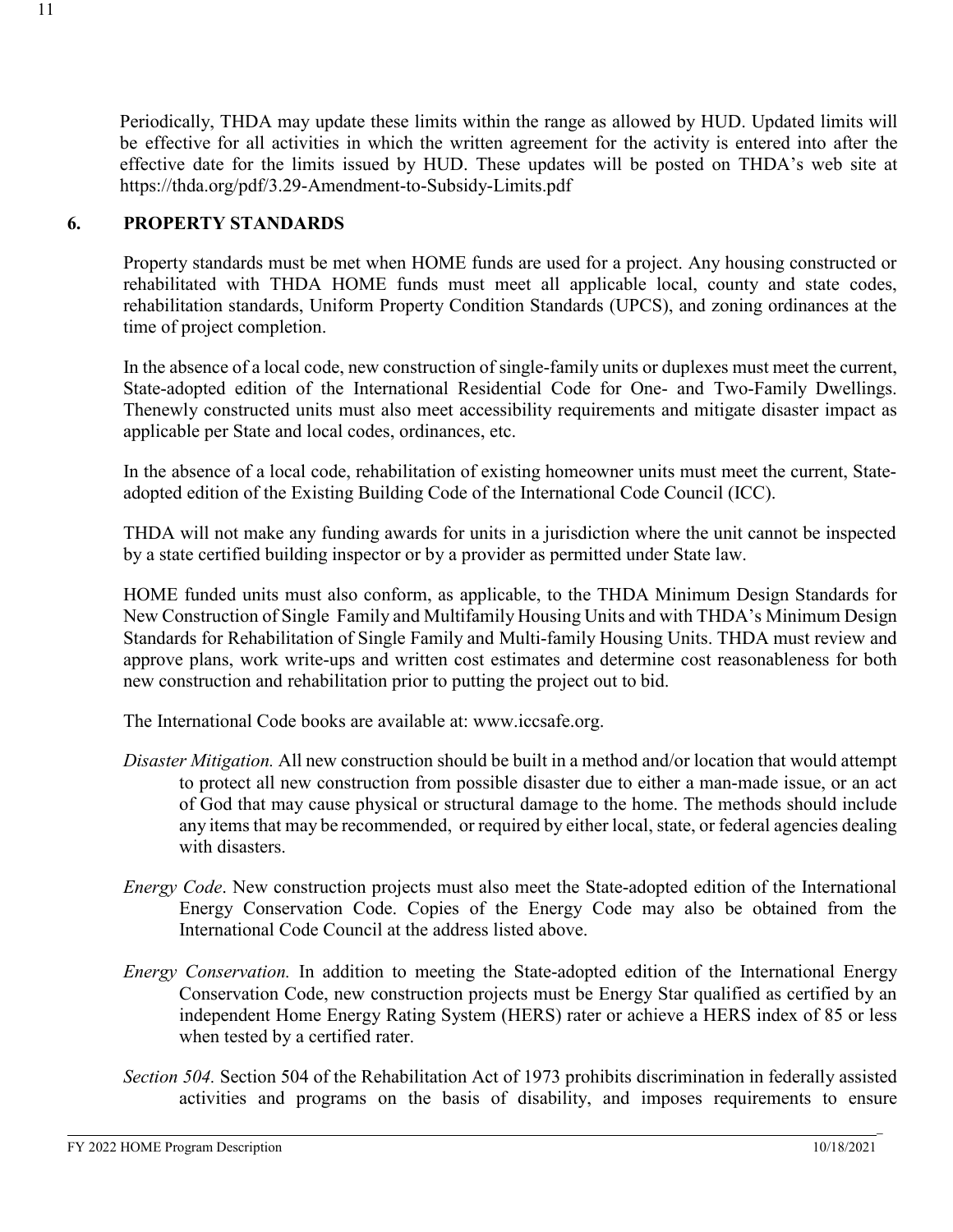accessibility for qualified individuals with disabilities to these programs and activities.

## **7. AFTER REHABILITATION PROPERTY VALUE**

F*or homeowner rehabilitation projects*, the maximum after rehabilitation value permitted for the type of single-family housing (1-4 family residence, condominium, cooperative unit,) shall not exceed 95% of the median purchase price for the area as established by HUD. **Property Value Limits – Existing Homes HOME Purchase Price** are posted online at https://thda.org/government-nonprofitpartners/home-program

### **I. UNIVERSAL DESIGN/VISITABILITY**

THDA encourages the inclusion of features that allow individuals with physical disabilities to reside and/or visit the housing that is constructed or rehabilitated with federal HOME funds.

Universal design is a building concept that incorporates products, general design layouts and other characteristics to a housing unit in order to:

- Make the unit usable by the greatest number of people;
- Respond to the changing needs of the resident; and
- Improve the marketability of the unit

The goal of universal design seeks to build housing that meets the needs of the greatest number of residents within a community. .Universal design differs from accessible design, which is primarily intended to meet the needs of persons with disabilities. However, universal design is inclusive of adaptable design as universal design incorporates structural features that will allow a housing unit to be adapted to an individual's current or future needs. Universal design features include, but are not limited to:

- Stepless entrances.
- Minimum 5' x 5' level clear space inside and outside entry door.
- Broad blocking in walls around toilet, tub and shower for future placement of grab bars.
- Full-extension, pull-out drawers, shelves and racks in base cabinets in kitchen.
- Front mounted controls on all appliances.
- Lever door handles.
- Loop handle pulls on drawers and cabinet doors.

More information on Universal Design may be found at The Center for Universal Design at North Carolina State University: [http://www.ncsu.edu/ncsu/design/cud/index.htm.](http://www.ncsu.edu/ncsu/design/cud/index.htm)

Visitability refers to homes that are designed and built in a manner that allows individuals who have trouble with steps or use wheelchairs or walkers to live in or visit the unit. These features include:

- One zero-step entrance.
- Doors with 32 inches of clear passage space.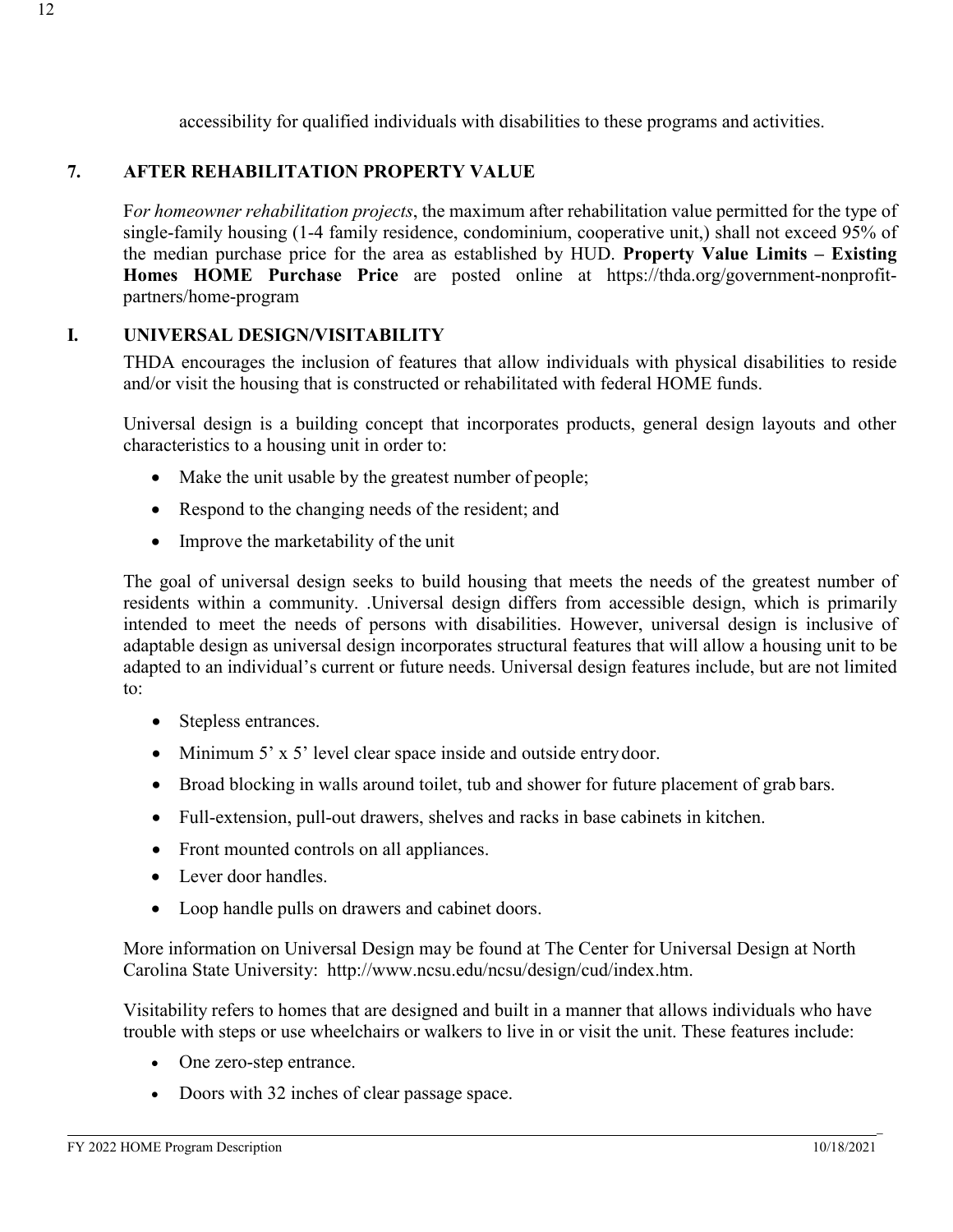• One bathroom on the main floor that is accessible to a person using a wheelchair.

More information on Visitability can be found at: [http://www.visitability.org.](http://www.visitability.org/)

## **J. EQUAL OPPORTUNITY AND FAIR HOUSING**

No person in the United States shall on the grounds of race, color, religion, sex, familial status, national origin, or disability be excluded from participation, denied benefits or subjected to discrimination under any program funded in whole or in part by HOME funds. The following Federal requirements as set forth in 24 CFR 5.105(a), Nondiscrimination and equal opportunity, are applicable to HOME projects:

Fair Housing Act 24 CFR Part 100

Executive Order 11063, as amended 24 CFR Part 107 (Equal Opportunity in Housing)

Title VI of the Civil Rights Act of 1964 24 CFR Part 1 (Nondiscrimination in Federal programs)

Age Discrimination Act of 1975 24 CFR Part 146

Section 504 of the Rehabilitation Act of 1973 24 CFR Part 8

Section 109 of Title I of the Housing and Community 24 CFR Part 6 Development Act of 1974

Title II of the Americans with Disabilities Act 42 U.S.C. §12101 *et seq*.

Equal Access to Housing in HUD Programs Regardless of 24 CRF Parts 5, 200, 203, Sexual Orientation or Gender Identity 236, 400, 570, 574, 882, 891 and 982

Section 3 of the Housing & Urban Development Act of 1968 24 CFR 135

• Section 3 requires that the employment and other economic opportunities generated by Federal financial assistance for housing and community development programs shall, to the greatest extent feasible, be directed toward low-income persons, particularly those who are recipients of government assistance for housing.

Executive Order 11246, as amended 41 CFR 60 (Equal Employment Opportunity Programs)

Executive Order 11625, as amended (Minority Business Enterprises)

Executive Order 12432, as amended (Minority Business Enterprise Development)

Executive Order 12138, as amended (Women's Business Enterprise)

• Executive Orders 11625, 12432, and 12138 (Minority/Women's Business Enterprise) require that PJs and local programs must prescribe procedures acceptable to HUD for a minority outreach program to ensure the inclusion, to the maximum extent possible, of minorities and women and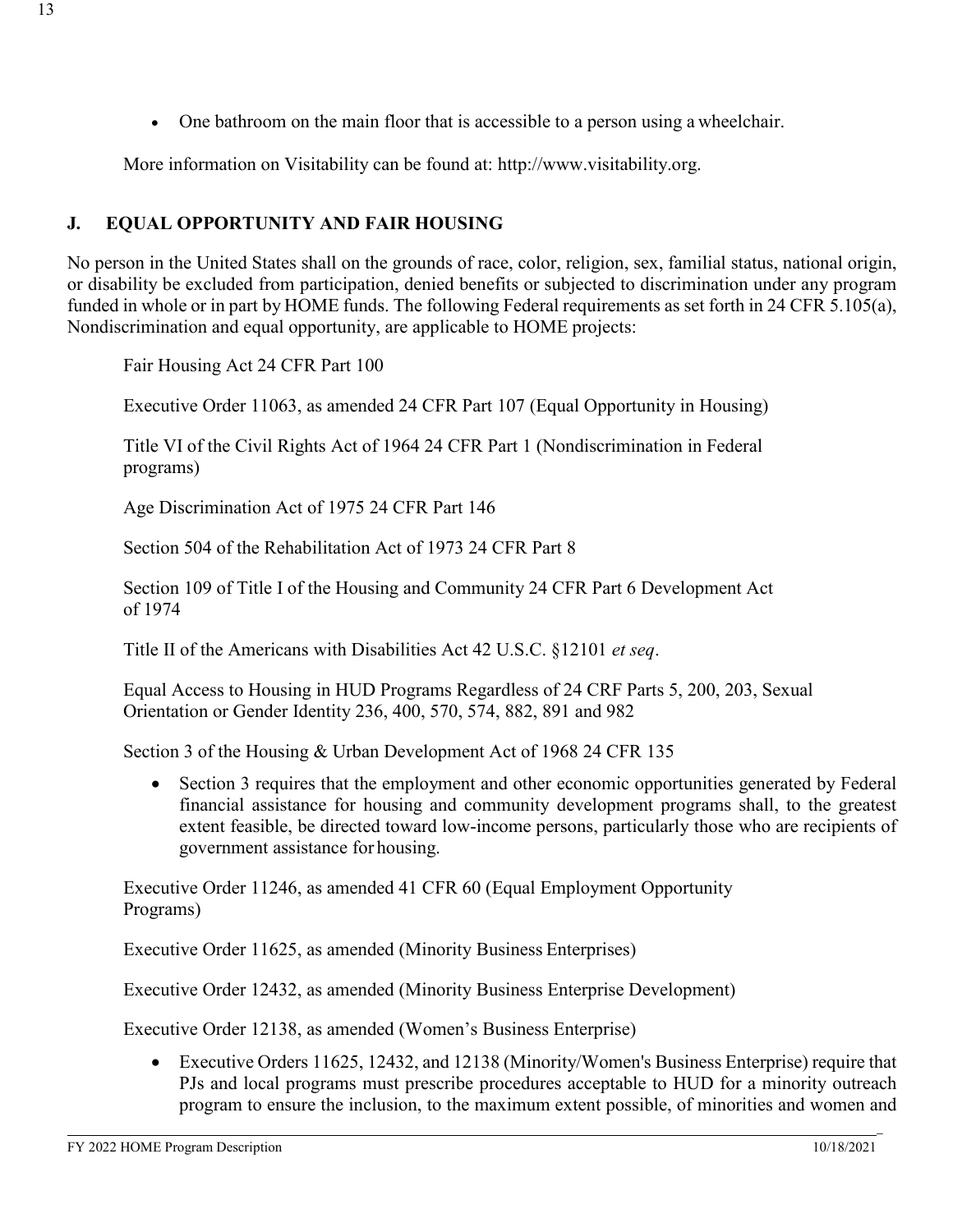entities owned by minorities and women in all contracts. Local programs must also develop acceptable policies and procedures if their application is approved by THDA.

The HUD Office of Fair Housing also includes the following fair housing laws and Presidential Executive Orders which are not included in 24 CFR 5.105(a) but which are applicable to federally-assisted programs:

Architectural Barriers Act of 1968 at 42 U.S.C. § 4151 *et seq.*

Executive Order 12892, as amended (Affirmatively Furthering Fair Housing)

Executive Order 12898

Executive Order 13166 (Limited English Proficiency)

Executive Order 13217

(Community-based living arrangements for persons with disabilities)

In addition to the above requirements, the PJ and local programs must assure that its Equal Opportunity and Fair Housing policies in the HOME Program are consistent with its current Consolidated Plan.

## **K. SITE AND NEIGHBORHOOD STANDARDS**

Housing provided through the HOME program must be suitable from the standpoint of facilitating and furthering full compliance with the applicable provisions of Title VI of the Civil Rights Act of 1964, the Fair Housing Act, Executive Order 11063, and HUD regulations issued pursuant thereto; and must promote greater choice of housing opportunities. Grantees must ensure that the proposed activity does not allow or promote segregation on the basis of race, disability or income.

## **L. ENVIRONMENTAL REVIEW**

In implementing the HOME program, the environmental effects of each activity must be assessed in accordance with the provisions of the National Environment Policy Act of 1969 (NEPA) and the related authorities listed in HUD's regulations at 24 CFR Parts 50 and 58.

THDA, as the Participating Jurisdiction, and the units of local government receiving HOME funds from THDA will be responsible for carrying out environmental reviews. THDA will approve the release of funds for local governments and must request the release of funds from HUD for any projects of non-profit organizations.The non-profit organizations will be responsible for gathering the information required for the environmental reviews. HOME funds and any other funds involved in the project cannot be committed until the environmental review process has been completed and the HOME funds have been released. The Environmental Review covers the entire project, not just the portion funded by HOME. Therefore, except under very limited circumstances, no funds, including both HOME and non-HOME resources, may be expended on a project prior to the release *of funds under the Environmental Review process. Any such expenditure will make the entire project ineligible for funding under the HOME program.*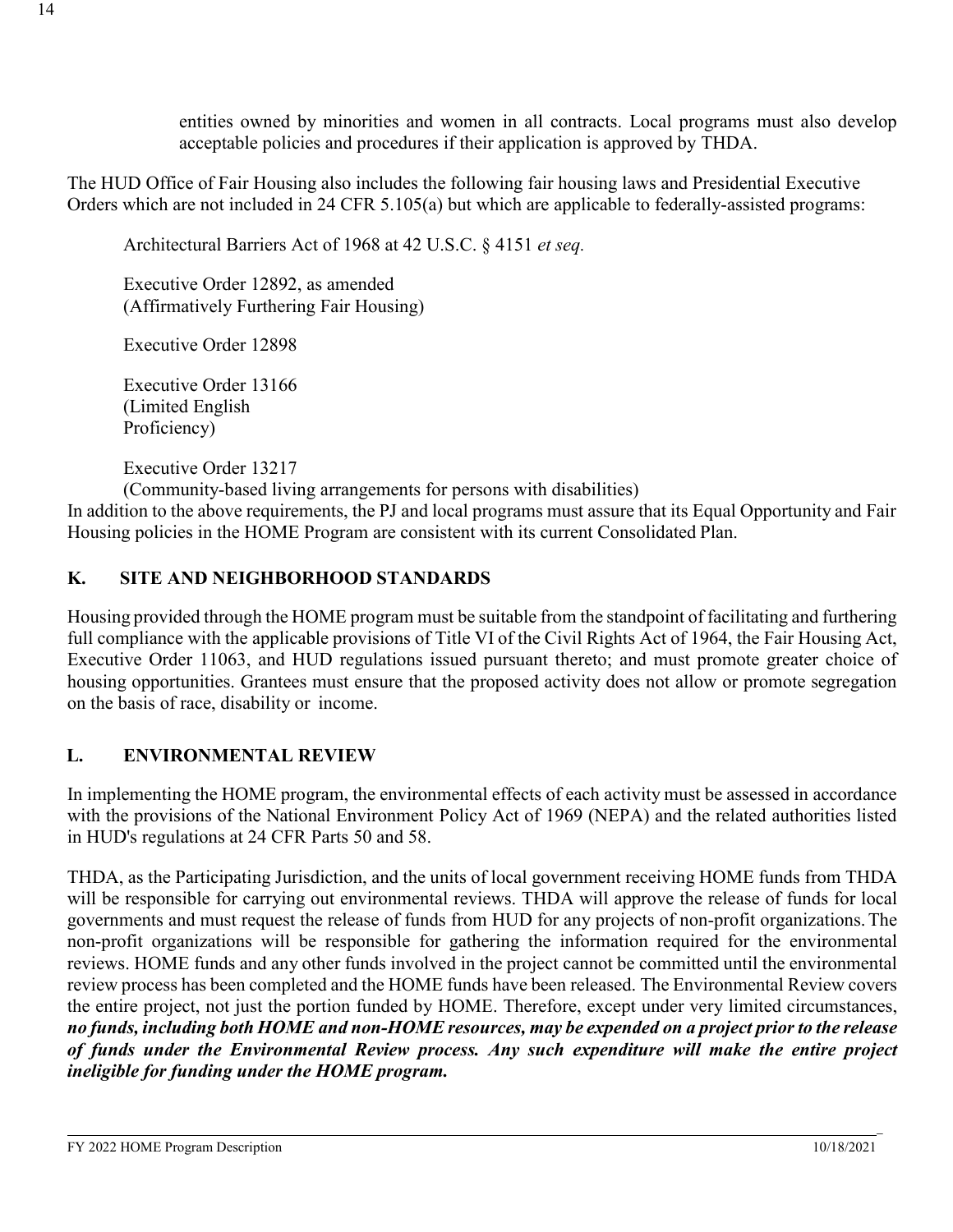### **M. LEAD-BASED PAINT**

Housing assisted with HOME funds is subject to the Lead-Based Paint Poisoning Prevention Act (42 U.S.C. 4821 et seq.) and 24 CFR Part 35, Subparts C through M. The lead-based paint provisions of 982.401(j) also apply, irrespective of the applicable property standard under 24 CFR 92.251. The Lead-Based Paint regulations are available at [www.hud.gov/lea](http://www.hud.gov/lea) or by contacting 1-800-424-LEAD (5323).

## **N. DEBARMENT AND SUSPENSION**

Local programs must require participants in lower-tier transactions covered by 24 CFR 24 to certify that neither it nor its principals are presently debarred, suspended, proposed for debarment, declared ineligible or voluntarily excluded from the covered transaction.

## **O. FLOOD PLAINS**

THDA prohibits rehabilitation of units in the floodway and discourages the rehabilitation of units located in special flood hazard areas. However, with approved mitigation steps or where an official flood zone map revision has been obtained and with written permission from THDA, houses located in a floodplain may be assisted. When a unit in a special flood zone is assisted, the community must be participating in the National Flood Insurance Program and flood insurance must be obtained on the units.

## **P. CONFLICT OF INTEREST**

In the procurement of property and services, the conflict of interest provisions at 2 CFR 200.112, apply. In all cases not governed by 2 CFR 200.112, the conflict of interest provisions of the HOME Rule as stated below apply:

The HOME conflict of interest provisions apply to any person who is an employee, agent, consultant, officer, elected official or appointed official of THDA, a State recipient or subrecipient receiving HOME funds. No person listed above who exercise or have exercised any functions or responsibilities with respect to activities assisted with HOME funds or who are in a position to participate in a decision-making process or gain inside information with regard to these activities may obtain a financial interest or financial benefit from a HOMEassisted activity, or have a financial interest in any contract, subcontract or agreement with respect to the HOMEassisted activity, or the proceeds from such activity, either for themselves or those with whom they have business or immediate family ties, during their tenure or for one year thereafter. Immediate family ties include (whether by blood, marriage or adoption) the spouse, parent (including stepparent), child (including a stepchild), brother, sister (including a stepbrother or stepsister), grandparent, grandchild, and in-laws of a covered person.

No owner, developer or sponsor of a project assisted with HOME funds (or officer, employee, agent, electedor appointed official, or consultant of the owner, developer or sponsor or immediate family member or immediate family member of an officer, employee, agent, elected or appointed official, or consultant of the owner, developer or sponsor) whether private, for profit or non-profit (including a CHDO when acting as an owner, developer or sponsor) may occupy a HOME-assisted affordable housing unit in a project during the required period of affordability specified in 92.252(e) or 92.254(a)(4). This provision does not apply to an individual who receives HOME funds to acquire or rehabilitate his or her principal residence or to an employee or agent of the owner or developer of a rental housing project who occupies a housing unit as the project manager or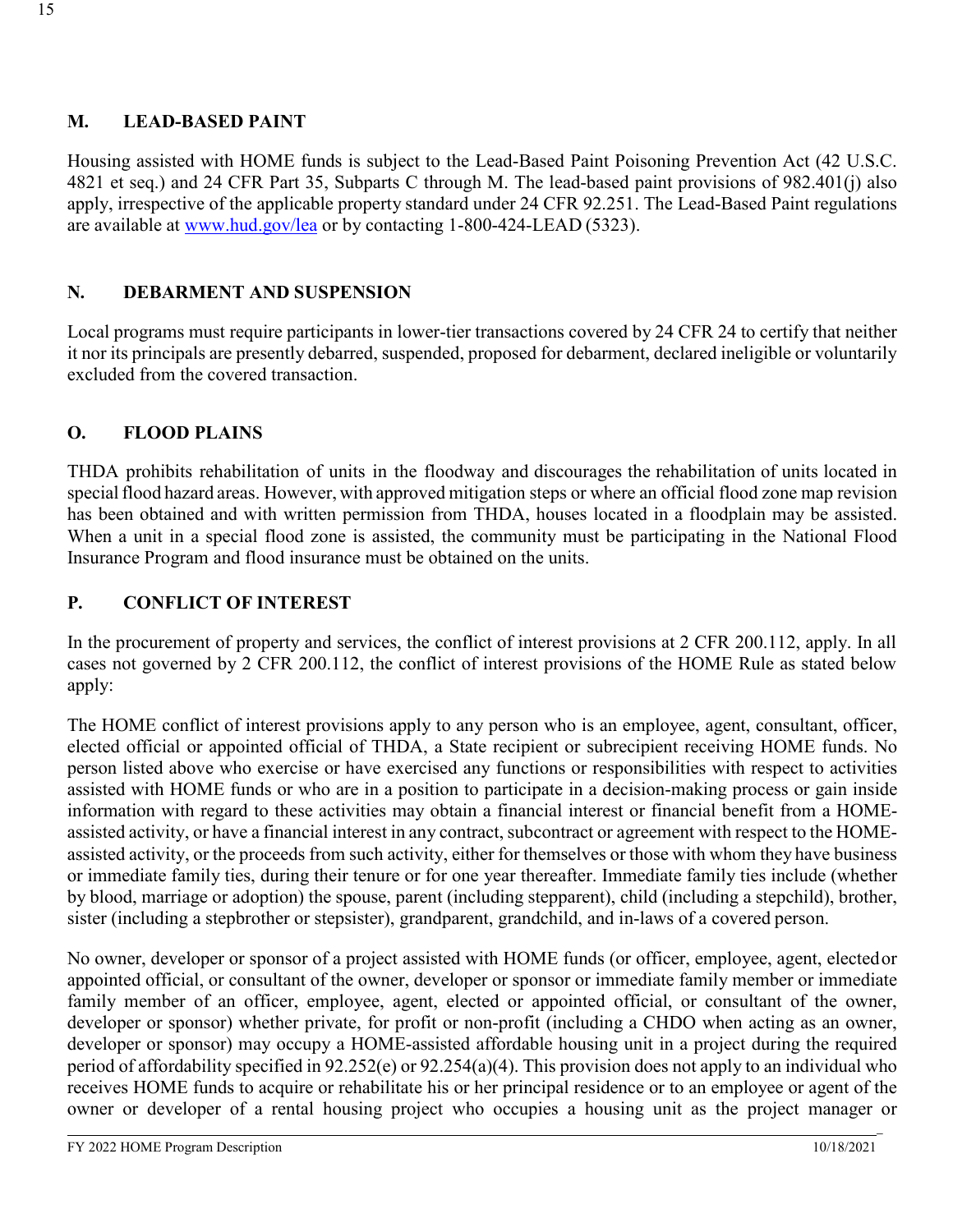Grant recipients should avoid conflicts of interest and the appearance of conflicts of interest in administering their HOME programs as THDA does not routinely consider requesting exceptions to the conflict of interest provisions from HUD. The existence of a conflict of interest or the appearance of a conflict of interest, as determined by THDA in its sole discretion, may be grounds for requiring repayment of HOME funding and limitations on future program participation.

## **Q. PROCUREMENT**

It is important to keep the solicitation of bids for goods and services as well as professional services contracts open and competitive. Cities, counties and non-profit organizations must follow their procurement policies and meet all state and federal requirements. At a minimum, applicants must comply with 2 CFR 200.318 – 326 General Procurement Standards.

Prior to solicitation of bids, the Grantee should develop a comprehensive scope of work and perform an independent cost estimate. Grantees must use formal solicitation methods including advertisement and solicitation of sealed bids for all construction activity requiring a general contractor's services. Grantees should obtain a minimum of 3 to 5 bids using formal advertising or requests for proposals for the procurement of professional services such as grant administration, inspections, and work write-ups. There must be an established, well documented selection procedure and a written rationale for selecting the successful bid or proposal.

## **R. APPLICATION AND EVALUATION PROCEDURE**

THDA will evaluate each application to determine if the proposal meets threshold criteria. Threshold criteria includes: submission of a complete application; proposal of an eligible activity; proposal of a project that in the opinion of THDA is physically, financially and administratively feasible; and the proposal of a project that meets the requirements of 24 CFR Part 92, as amended.

All non-profit applicants must submit the following required documentation in accordance with the application instructions:

- A. Evidence that the applicant is organized and existing under the laws of Tennessee or, if organized and existing under the laws of another state, evidence that applicant is organized and existing in that state and authorized to do business in Tennessee.
- B. Documentation of an IRS designation under Section  $501(c)(3)$  or  $501(c)(4)$  of the federal tax code. A  $501(c)(3)$  non-profit organization may not submit an application until they have received their designation from the IRS. A  $501(c)(4)$  non-profit applicant must provide documentation satisfactory to THDA, in its sole discretion, that the non-profit has filed the necessary material with the IRS and received a response from the IRS demonstrating 501(c)(4) status.
- C. Copy of Organizational Charter
- D. Copy of Organizational By-laws
- E. List of Board members including: names; home address; occupation; a description of their primary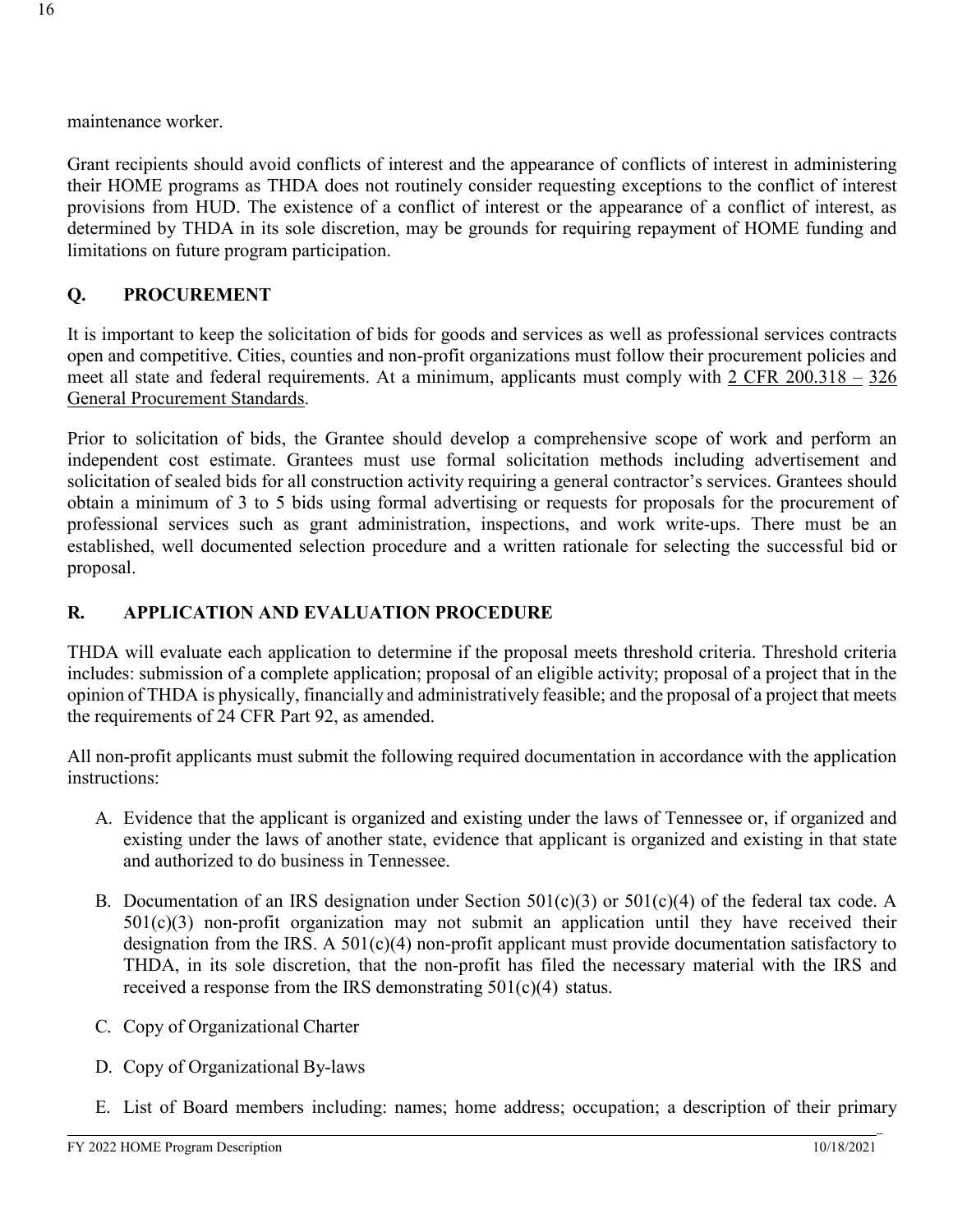contribution; length of service; phone #; email address; and date the term of service expires.

- F. Business plan or strategic management plan that demonstrates the agency's short term and long term goals, objectives, and plans to achieve them.
- G. The most recent financial audit or audited financial statements of the organization.
- *H.* Applicant Board Member and Corporate Disclosure Forms *completed, signed by the organization's Executive Director and each Board Member and notarized.*
- I. Applicant/Board Member and Corporate Disclosure Form completed, *signed by the Chairman of the Board or Executive Director on behalf of the organization and notarized*.
- J. One page explanation of how the Board of Directors is involved in the operation of the agency, including how often the Board meets, how the Board monitors and provides oversight for the agency's programs.
- K. Resolution by the Board of Directors authorizing the submission of this application.
- L. List of staff members employed by the organization, including how many are full-time or part-time, their specific responsibilities related to housing programs, and how many years of experience each staff member has in housing development.
- M. Documentation of agency operating funds from other sources, including how much annually and from what sources.
- N. Explanation of any other programs operated by the organization, including the program(s) and its funding source(s).
- O. Explanation of the agency's experience in housing, particularly in providing housing to low and very low income households in Tennessee.

All documentation must be submitted to demonstrate that the organization meets threshold requirements and has the capacity to provide affordable housing for low income households, including the administration of the proposed project.

Applications meeting the threshold criteria will be scored and ranked in descending numerical order within the Urban matrix and the Rural matrix, based on the criteria provided below. In the event of a tie score under the Urban or Rural matrix, THDA first will select the application with the highest Need score and then, if a tie still remains, the application with the highest Not Proportionally Served score.

# **URBAN RURAL MATRIX Up to 100 Points**

## **1. PROGRAM DESIGN Up to 50 points**

The proposed program demonstrates exceptional planning, readiness and administrative capability. All necessary components to accomplish the project have been identified in the application.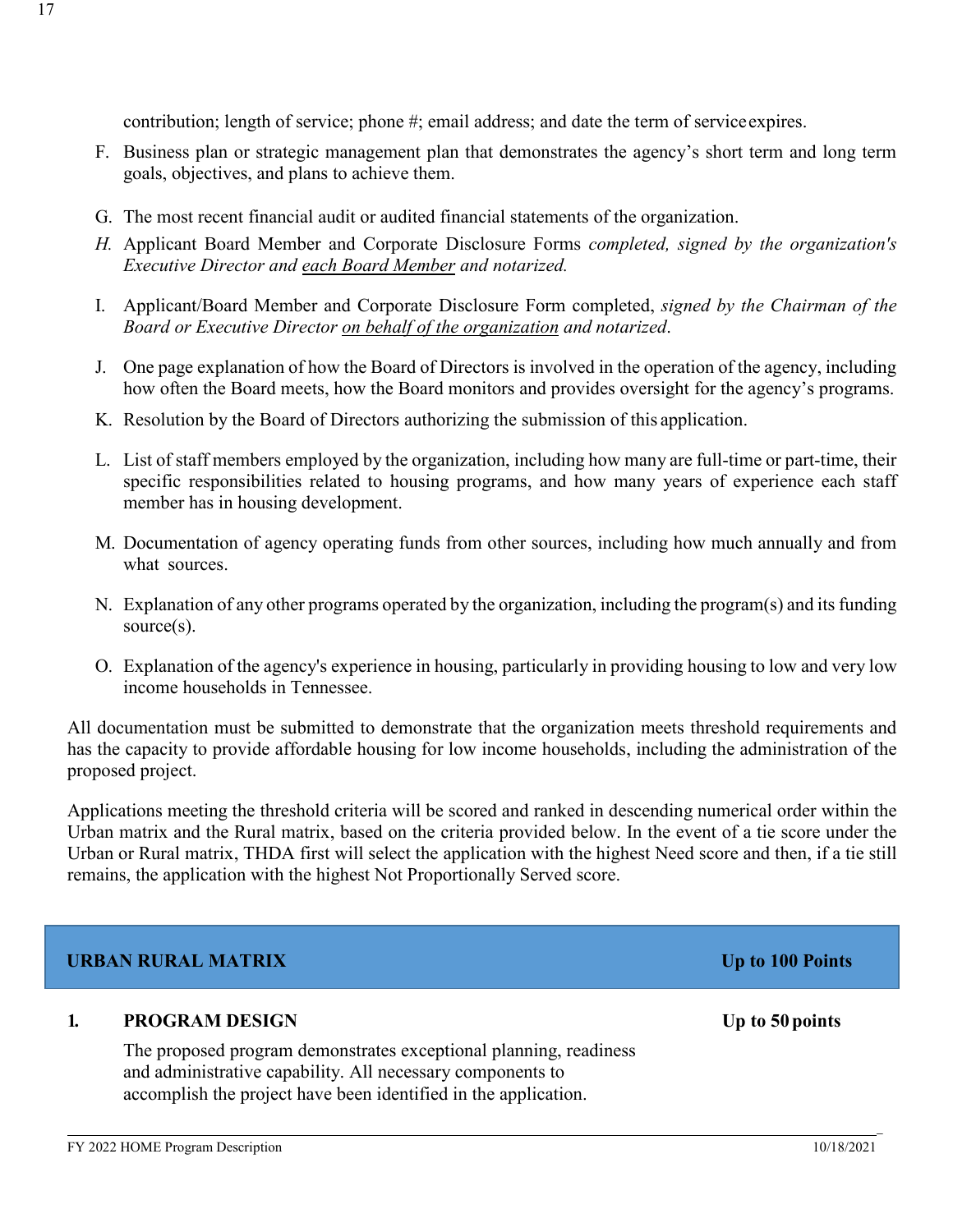- Program administrators with the following characteristics have been identified:
	- $\triangleright$  Has personnel who are knowledgeable in HOME grant administration;
	- $\triangleright$  Has relevant experience in the administration of housing grants; and/or has otherwise shown the capability to administer the project;
	- $\triangleright$  Has the ability to follow the timeframe of Attachment B: Implementation Plan of the Working Agreement;
	- $\triangleright$  Is able to draw down funds in a timely manner;
	- $\triangleright$  Has a lack of monitoring findings associated with past grants on which the administrator has worked;
	- $\triangleright$  Has not left HOME funds in excess of \$75,000 in a prior grant at closeout; and
	- $\triangleright$  Responds appropriately to client concerns or complaints, contractor's concerns or complaints, and information requests from THDA staff.
	- THDA will also consider the number and locations of current grants an administrator is administering and other factors THDA, in its sole discretion, deems relevant, in evaluating an application.
- Individuals/firms providing architectural, construction management and/or inspection services have been identified, appropriately procured, and are qualified to perform the services.
	- > THDA will consider the number and locations of current grants for which an individual/firm is providing inspection services in any given program year, and other factors, THDA, in its sole discretion, deems relevant in evaluating an application.
- If applicable, the lead inspector and/or risk assessors have been identified and are qualified to perform the services.
- If the applicant is a local jurisdiction, the local government is involved in the administration of the project.
- The program design should provide a timeline, prepared in accordance with THDA's application instructions, that clearly provides for the completion of all units and the close out of the grant by June 30, 2024.
- Program designs for homeowner rehabilitation activities that setaside all or a portion of the available assistance to households with incomes at or below 50% of AMI will be prioritized.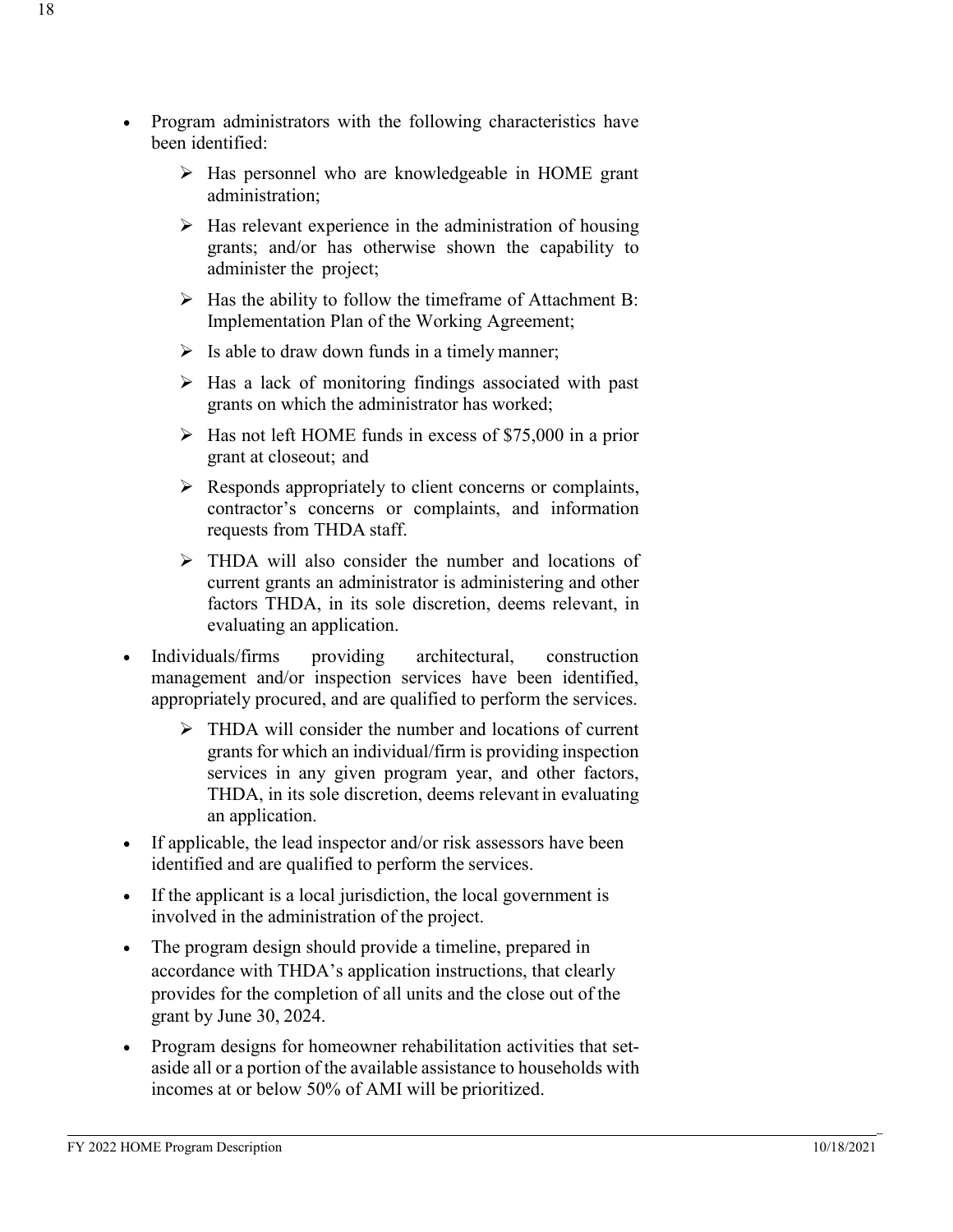THDA has calculated need factors using housing statistics for counties. Factors are based on percentages rather than absolute numbers. The need factors used are the percentage of owner households who are low income; the percentage of owner households with cost burden; the percentage of affordable owner units built before 1960; the percentage of food stamp recipient households in the county; percent of owner households greater than one and one-half times overcrowded; percent of county average homeowner delinquency rate; percent of county poverty rate for all households; and county unemployment rate. Scores to be used in the evaluations are shown in **2022 HOME Need Scores for Homeowner Projects** are posted online at [https://thda.org/government-nonprofit-partners/home](https://thda.org/government-nonprofit-partners/home-program)[program.](https://thda.org/government-nonprofit-partners/home-program) For multi-county projects, the need score is calculated proportionately according to the number of units proposed for each county.

## **3. NOT PROPORTIONALLY SERVED Up to 10 points**

THDA shall award up to 10 points to applications submitted from areas where the amount of prior HOME funding is below the state average. The formula for awarding these points is based on the percentage of 2011 - 2021 HOME dollars awarded in each county. These calculations are shown in **HOME Program Not Proportionally Served** are posted online at [https://thda.org/government](https://thda.org/government-nonprofit-partners/home-program)[nonprofit-partners/home-program.](https://thda.org/government-nonprofit-partners/home-program) For multi-county projects, this score is calculated proportionately according to the number of units in each county.

### **4. DISASTER AREAS 10 points**

THDA shall award 5 points to applications for projects located in counties that have been declared a presidential disaster area under the Robert T. Stafford Disaster Relief and Emergency Assistance Actin the year prior to the application due date. **Disaster Counties** for the current disaster areas are posted online at [https://thda.org/government-nonprofit-partners/home-program.](https://thda.org/government-nonprofit-partners/home-program)

# **5. MATCH Up to 5 points**

THDA shall award up to 5 points to applications that include a committed contribution of eligible match resources towards the project implementation. A commitment of eligible match contribution from an external source must be documented in the application from the source providing the contribution. To determine the points awarded, THDA will not round the percentage calculated.

- The project's sources include an eligible HOME match contribution that is equal to or greater than 15% of the proposed HOME funds to be used for project costs 5 points 5 points
- The project's sources include an eligible HOME match contribution that is equal to or greater than 10% and less than 15% of the proposed HOME funds to be used for project costs. 4 points
- The project's sources include an eligible HOME match contribution that is equal to or greater than 5% and less than 10% of the proposed HOME funds to be used for project costs. 3 points

\_

#### **2. NEED Up to 10 points**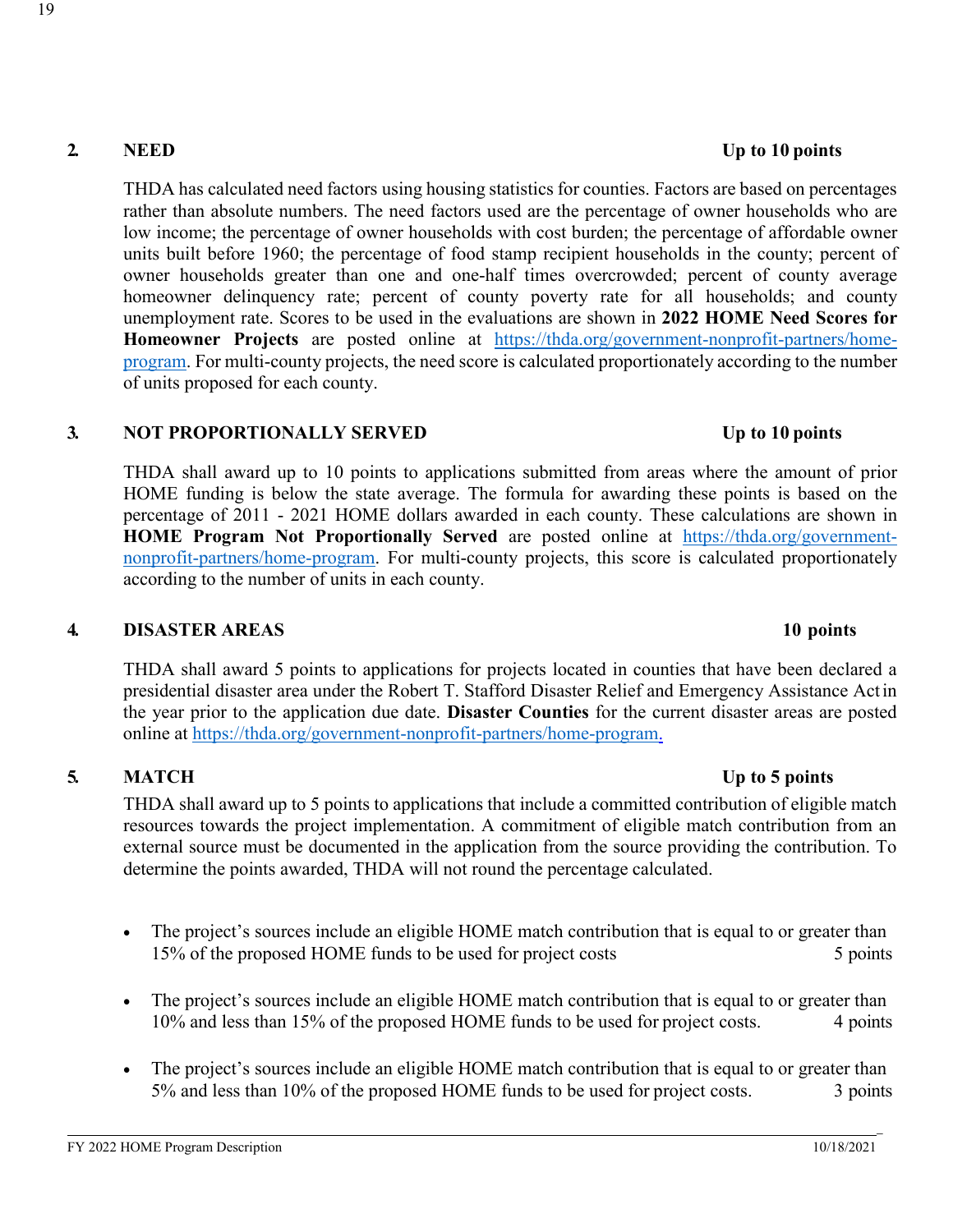- The project's sources include an eligible HOME match contribution that is equal to or greater than 1% and less than 5% of the proposed HOME funds to be used for project costs. 2 points
- The project's sources include an eligible HOME match contribution that is less than 1% of the proposed HOME funds to be used for project costs. 0 point

## **6. LEVERAGE Up to 5 points**

THDA shall award up to 5 points to applications that include the use of funds from other sources. THDA will award points in this category based on the dollar value of the funds from other sources as a percentage of the total funds in the project. Leveraged funds counted in one program year do not qualify again as leverage in subsequent years. In order to receive points, there must be written documentation of the leveraged funds in the application.

## **7. ENERGY CONSERVATION Up to 5 points**

THDA shall award up to 5 points to applications for rehabilitation that include an independent energy audit and incorporate a minimum of (3) three energy conservation measures that exceed the THDA Design Standard requirements for rehabilitation; the New Construction standards for units to be reconstructed.

#### **8. TENNESSEE GROWTH POLICY ACT Up to 5 Points**

TCA Section 6-58-109(c) requires THDA to award 5 points on a 100 point scale or a comparable percentage on a different point scale to municipalities or counties with approved growth plans when the local communities apply for HOME funds. Applications from counties not subject to the Tennessee Growth Policy Act will also receive these points. Applications submitted by nonprofit organizations are not eligible for receipt of these points

## **9. PRIOR YEAR UNEXPENDED HOME FUNDS DEDUCTIONS Up to -10 Points**

Applicants that have administered a HOME grant in prior years, 2012 to present, that have successfully closed their HOME grant are eligible for application under the 2022 HOME Urban and Rural Funding Competition if the spend down requirements are met, as detailed in Section B. Any grant that successfully closed, but did not expend 100% of the HOME grant funds awarded will be subject to a point deduction. The maximum number of points that can be deducted under this category is 10. The amount of points deducted is contingent upon the balance of HOME grant funds left unspent. In the event an applicant has had multiple grants during the period the highest amount unspent for any one grant term will be used to determine the point deduction.

The balance of unspent HOME funds will be subject to the following deductions:

- \$100,000.00 and Over 10 Points
- \$50,000.00-\$99,999.99 5 Points